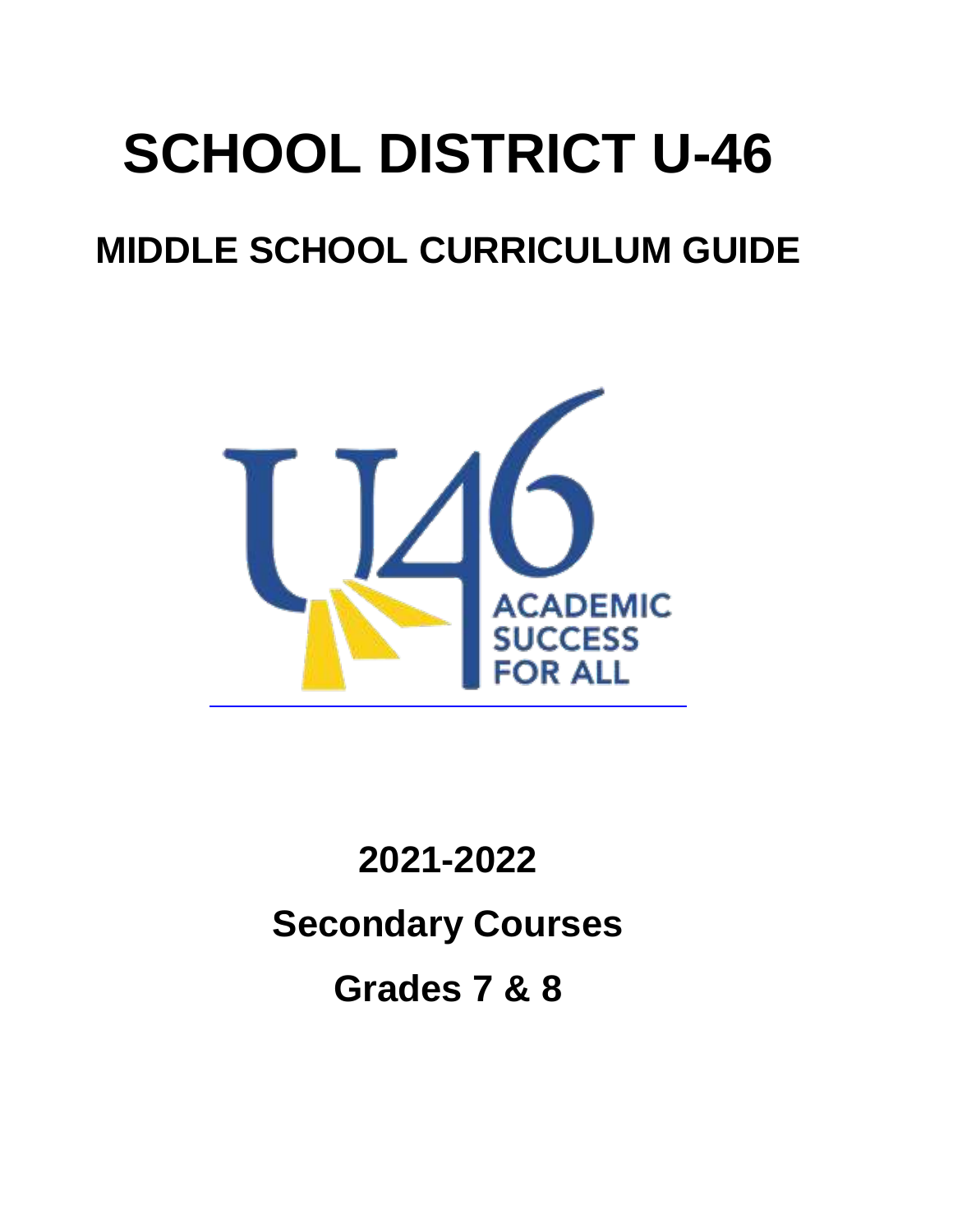

Dear Students and Parents/Guardians:

School District U-46 is one of the finest school districts in the State of Illinois. The opportunities to learn are comprehensive. This *Curriculum Guide* is designed to help students and parents, capitalize on educational opportunities and resources that will enhance individual interests and aptitudes.

For our students, this *Curriculum Guide* is of tremendous value in developing a plan of study. Course selection decisions are very important as they can determine your future educational or career path options. Course selections need to be discussed carefully and thoughtfully with your parents and school counselor.

This guide contains the following information in English and Spanish regarding the following U46 middle school programs, opportunities, and resources:

- The English Language Learner (ELL) and Dual Language (DL) Program
- The Gifted Program
- The Special Education Program
- School resources and support for students
- Course descriptions
- Elective course selection forms
- Assessment information
- Selected policies and procedures

Best wishes for your future success!

Abbott Middle School Staff Canton Middle School Staff Eastview Middle School Staff Ellis Middle School Staff Kenyon Woods Middle School Staff Kimball Middle School Staff Larsen Middle School Staff Tefft Middle School Staff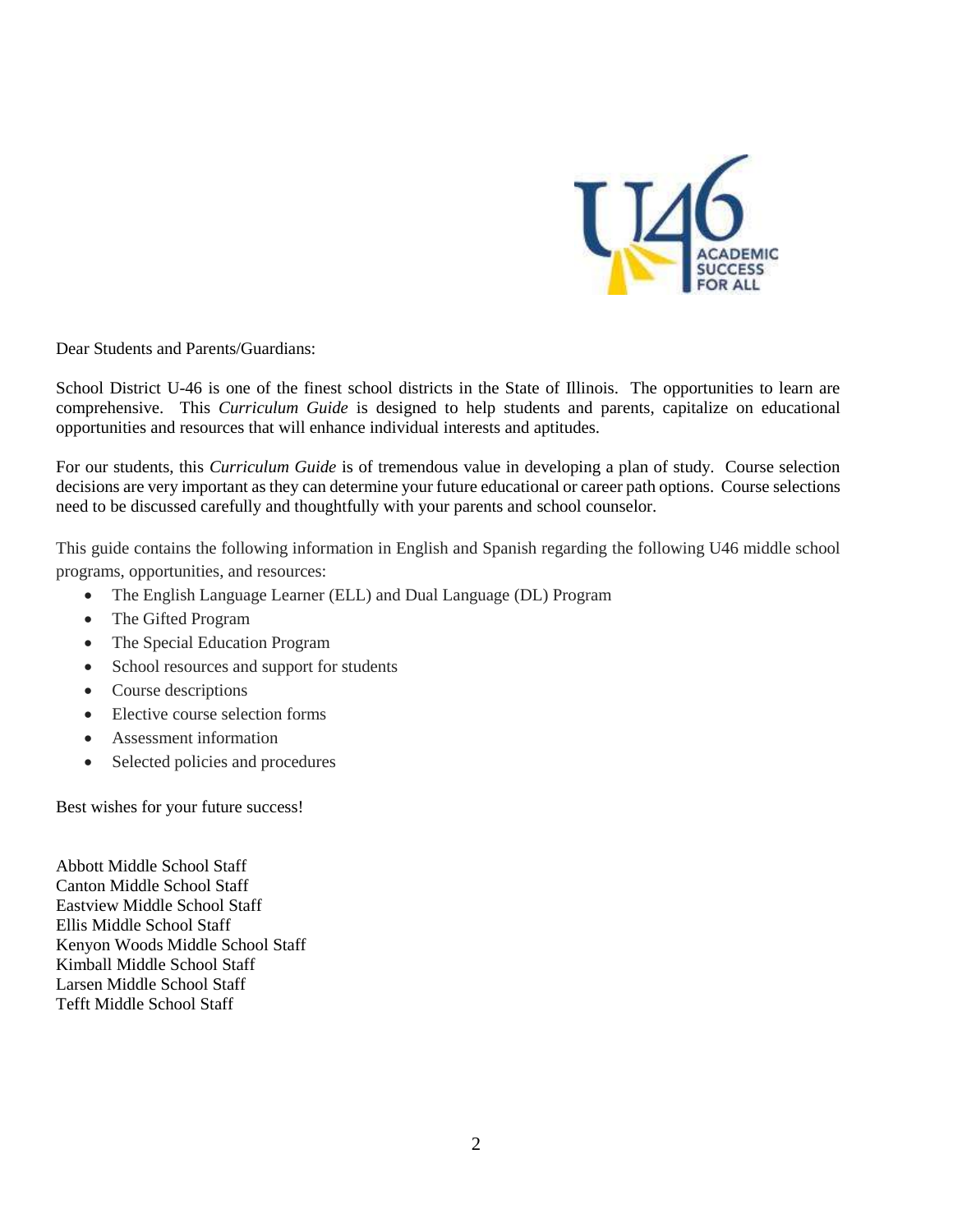

Dear U-46 students and parents,

I am pleased to welcome families to the U-46 middle school program! It is an honor for our dedicated secondary team to serve students and provide a comprehensive and supportive middle school program.

Regardless of which of our eight middle schools a student may attend, success can be achieved through hard work, and a willingness to learn and to grow academically, socially, and emotionally. As always, success requires ongoing communication and collaboration among students, parents/guardians, school leaders and teachers. We look forward to working together to offer a supportive middle school experience with challenging courses that provide the foundation for success in high school and beyond.

This curriculum guide provides an overview of the courses and opportunities available for  $7<sup>th</sup>$  and  $8<sup>th</sup>$  graders as well as information about various middle school programs, assessments, procedures, and an outline of the school day. We are especially excited to offer expanded time for electives, beginning this year. Students will have multiple options to explore their interests through semester-long elective courses. Additionally, families can find information about some of the high school academic programs including our Magnet School Academies and College and Career Pathways.

Students are encouraged to speak with parents, teachers and guidance counselors as they make their course selections. All courses offered in U-46 middle schools meet the Illinois State Board of Education and U-46 School Board expectations and standards. Please carefully review this guide in order to select courses for the upcoming school year.

The U-46 Middle School team and I look forward to providing all students with an incredible experience.

Sincerely,

*Tony Sanders*

Tony Sanders, Superintendent School District U-46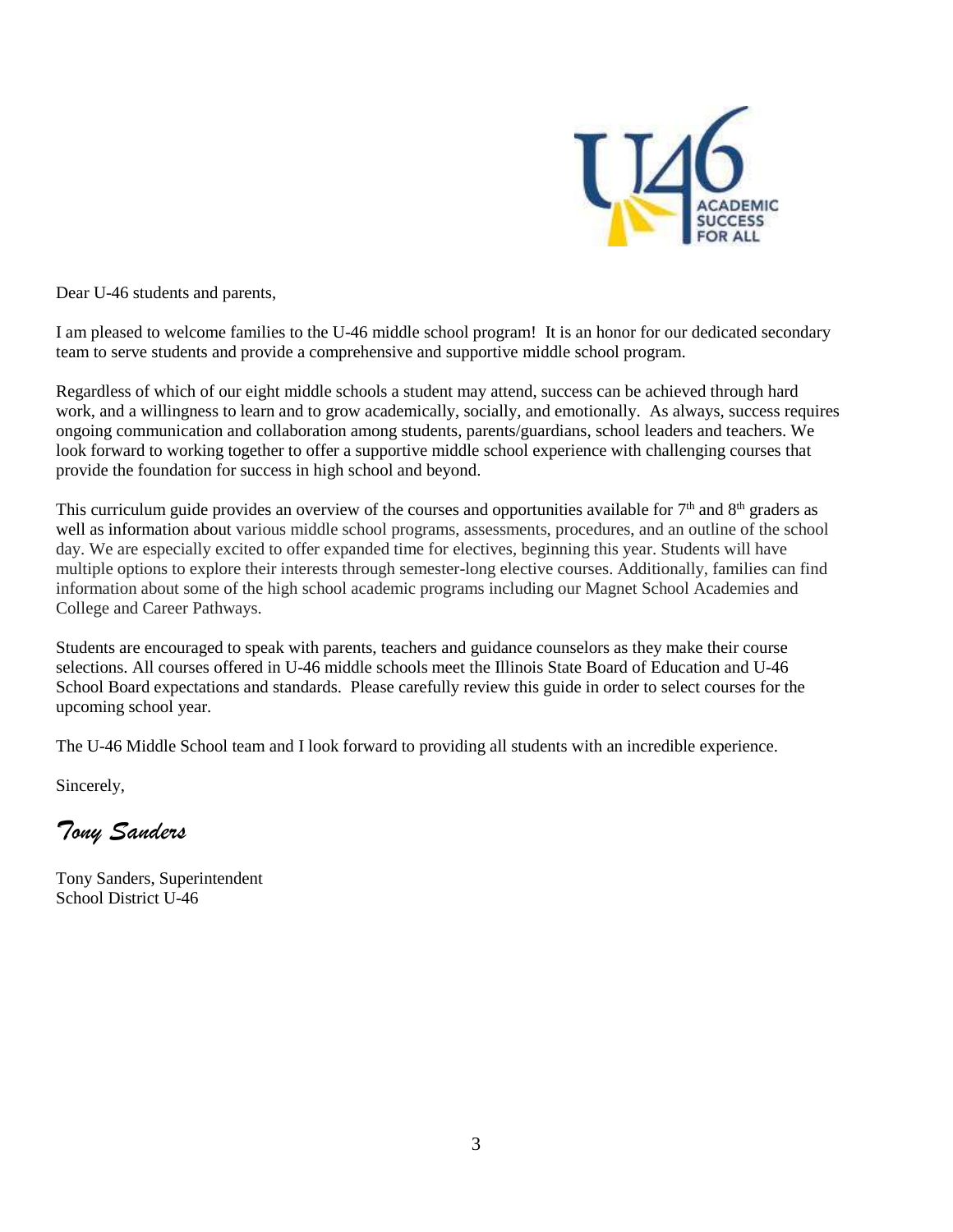### **TABLE OF CONTENTS**

| <b>Introduction by Middle School Staff</b>                                    | Page 2            |
|-------------------------------------------------------------------------------|-------------------|
| <b>Introduction by Superintendent Sanders</b>                                 | Page 3            |
| <b>Middle School Special Program Access</b>                                   | Page 5            |
| <b>General Middle School Information</b>                                      | Pages 6 - 12      |
| Commitment to "Academic Success for All"                                      | Page 6            |
| Non-Discrimination                                                            | Page 6            |
| The Middle School Curriculum                                                  | Page 6            |
| Middle School Counseling                                                      | Page 6            |
| <b>Controversial Issues</b>                                                   | Page 7            |
| Chromebooks for Instruction                                                   | Page 7            |
| Middle School Sample Daily Classes                                            | Page 7            |
| High School Credit in Middle School                                           | Page 8            |
| Personalized Academic Career Plan                                             | Page 8            |
| <b>Reports to Parents</b>                                                     | Page 8            |
| Summer School Program                                                         | Page 8            |
| English Learner (ELL) Program                                                 | Page 8-9          |
| Dual Language (DL) Program                                                    | Page 9            |
| <b>Gifted Program</b>                                                         | Page 10           |
| Special Education Program                                                     | Page 10           |
| <b>Middle School Assessments</b>                                              | Page 11-12        |
| <b>High School Magnet Academy Programs</b>                                    | Page 12           |
| <b>Career Pathways</b>                                                        | Page 12           |
| <b>Course Information</b>                                                     | Page 13 - 14      |
| Definitions                                                                   | Page 13           |
| <b>Course Grading</b>                                                         | Page 13           |
| <b>Course Load</b>                                                            | Page 13           |
| <b>Course Weighting</b>                                                       | Page 13           |
| Process for Requesting Course Level Change                                    | Page 14           |
| <b>Physical Education Exemptions</b>                                          | Page 14           |
| <b>Course Descriptions</b>                                                    | Pages 15 - 31     |
| Core Courses: English/Lang Arts, ESL, Math, PE & Health, Reading, Science,    | Pages 15-24       |
| Social Studies, Spanish Language Arts (ALE)                                   |                   |
| Elective Courses: Art, Advancement Via Individual Determination (AVID), Band, | Page $25 - 31$    |
| Chorus, Critical Reading, Debate, Essential Technology, Family & Consumer     |                   |
| Science (FACS), Orchestra, Speech, STEM/Project Lead the Way, World           |                   |
| Language                                                                      |                   |
| Sample 7 <sup>th</sup> Grade Elective Course Selection Sheet                  | Page 32           |
| Sample 8 <sup>th</sup> Grade Elective Course Selection Sheet                  | Page 33           |
| <b>PE Exemption Waiver</b>                                                    | Page 34           |
| U46 Middle Schools' Mascots, Contact information, Addresses                   | <b>Back Cover</b> |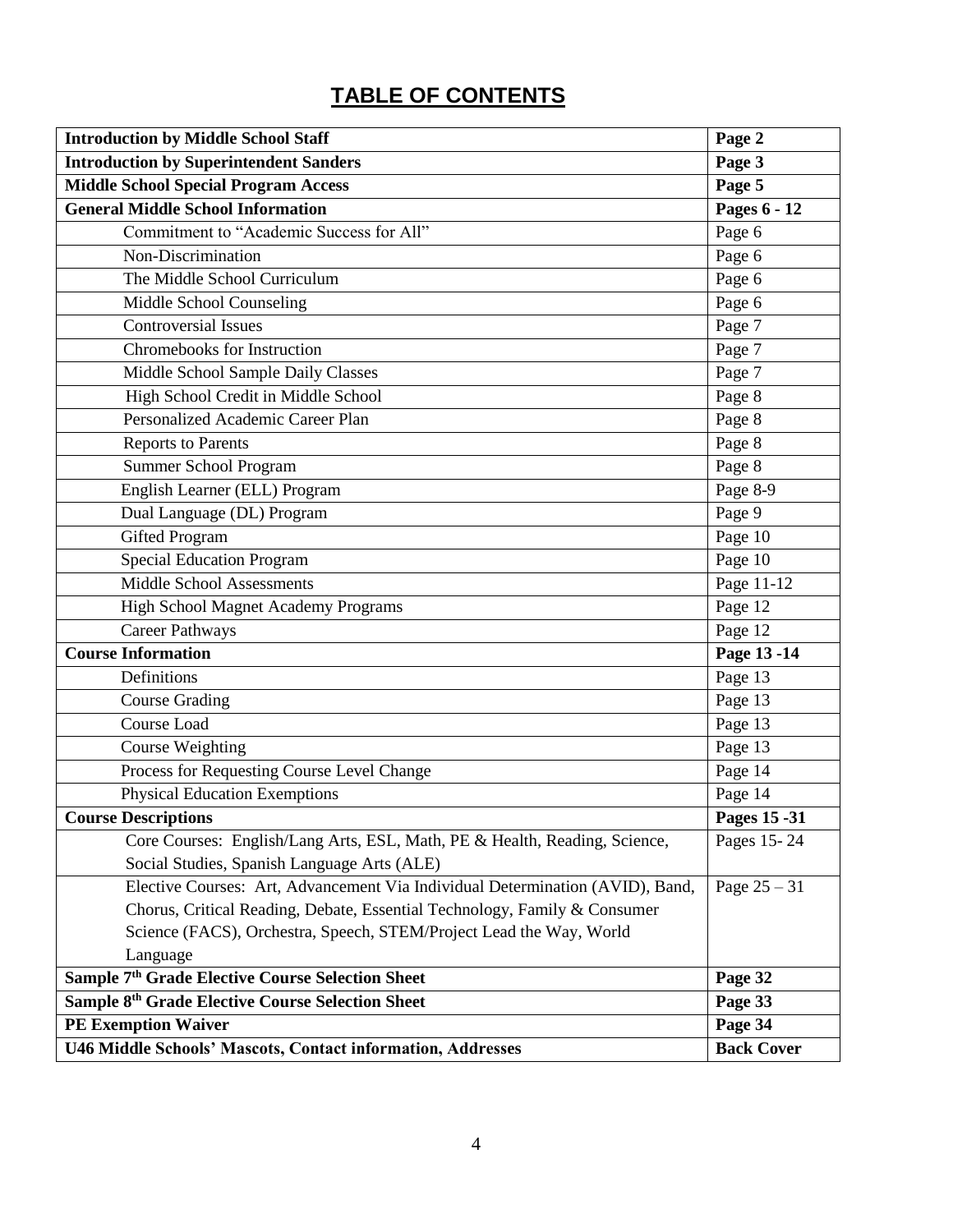## **Middle School Special Program Access**

|                        | General Ed                | Gifted                    | AVID             | Dual Language<br>囙 |
|------------------------|---------------------------|---------------------------|------------------|--------------------|
| <b>Abbott MS</b>       | X                         | $\mathbf X$               | X                | $\mathbf X$        |
| <b>Canton MS</b>       | $\mathbf X$               | $\mathbf X$               | $\mathbf X$      |                    |
| <b>Eastview MS</b>     | $\boldsymbol{X}$          | X                         | $\mathbf X$      |                    |
| <b>Ellis MS</b>        | X                         | $\boldsymbol{X}$          | $\boldsymbol{X}$ | X                  |
| <b>Kenyon Woods MS</b> | $\mathbf X$               | $\boldsymbol{\mathrm{X}}$ | $\boldsymbol{X}$ |                    |
| <b>Kimball MS</b>      | $\boldsymbol{X}$          | $\mathbf X$               | $\mathbf X$      | X                  |
| <b>Larsen MS</b>       | $\boldsymbol{\mathrm{X}}$ | $\boldsymbol{\mathrm{X}}$ | $\boldsymbol{X}$ | $\boldsymbol{X}$   |
| <b>Tefft MS</b>        | X                         | $\mathbf X$               | X                | X                  |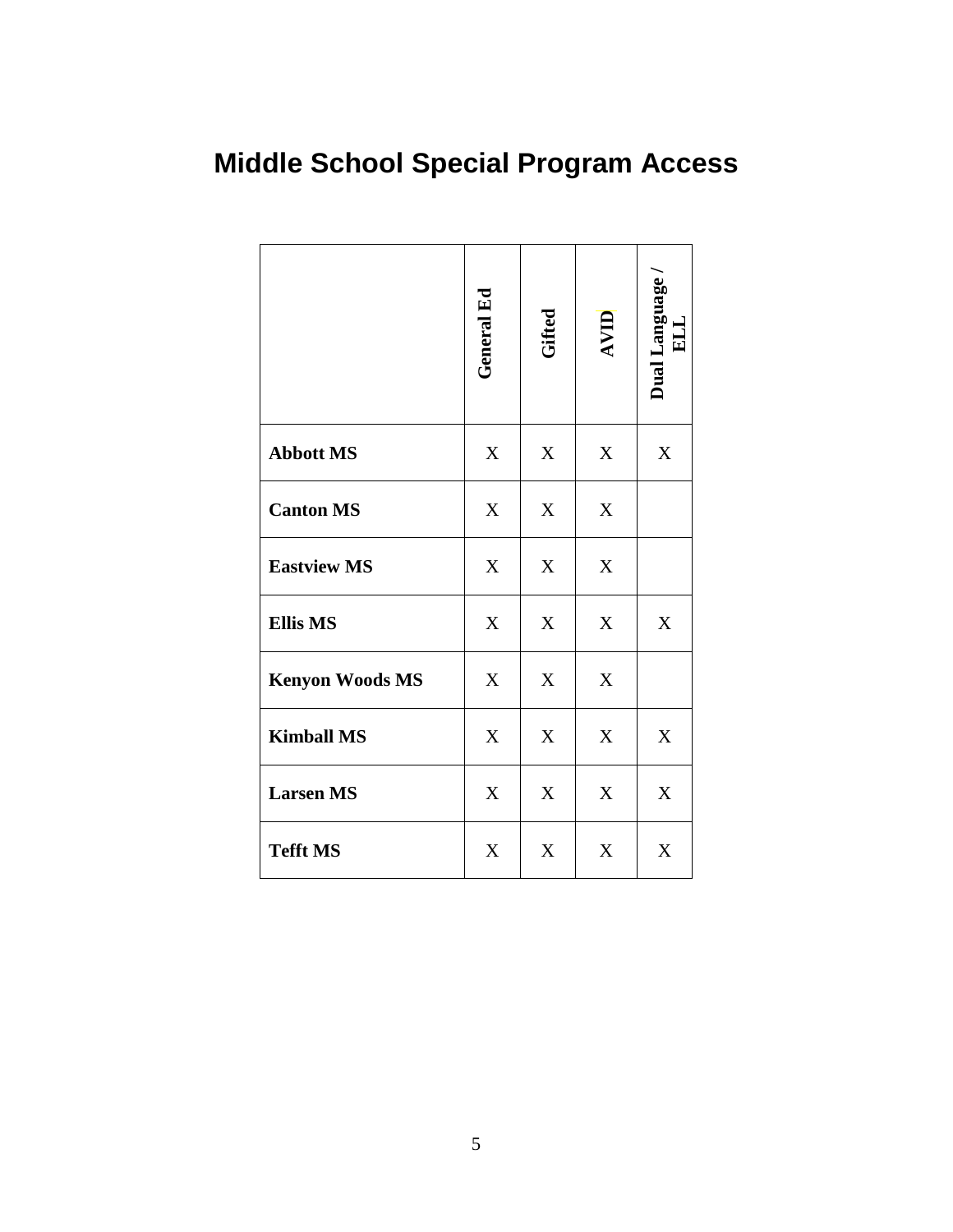### **GENERAL MIDDLE SCHOOL INFORMATION**

#### **COMMITMENT TO** *"ACADEMIC SUCCESS FOR ALL"*

The administration, faculty, and staff members are committed to **"academic success for all"** of our students. The programs of study available in U-46 are designed to encourage each student to select the most rigorous and appropriate courses that will nurture their individual strengths, talents, and interests.

#### **NON-DISCRIMINATION**

All students are offered access to these courses within the limits of their capabilities and legal constraints. School District U-46 has agreed to fulfill all requirements of Title IX and Section 504, extending equal opportunity to all students and employees. Where access is not possible, equivalent activities will be provided. Questions regarding program access should be directed to the building principals. Unresolved issues will be forwarded by the building principal to the Assistant Superintendent for Secondary Education.

#### **THE MIDDLE SCHOOL CURRICULUM**

School District U-46 offers a standards-based education for all middle school students.

- 1. A standards-based curriculum:
	- a) Clearly describes what students are to know and accomplish;
	- b) Ensures that curriculum, instruction, and assessments are aligned so that students will meet or exceed expectations on the Illinois Learning Standards;
	- c) Offers supplemental support systems to assist students with their academic progress.
- 2. Courses are either semester-long or year-long in length with final grades established at the end of each semester.
- 3. All students receive full-year instruction in Language Arts (or ESL), Math, Science, Social Studies or History. Additionally, Physical Education (PE) is taught for the full year in  $7<sup>th</sup>$  grade.  $8<sup>th</sup>$  graders receive one semester of PE and one semester of Health.
- 4. An extensive offering of full-year and semester elective classes are selected by the students for each grade in middle school.
- 5. Specialized courses for students identified for the gifted program are available in English, Science and Social Studies/History.
- 6. Students enrolled in the Dual Language program will receive instruction in Spanish for Spanish Language Arts and Social Studies/History.
- 7. Students identified for English language support according to WIDA standards (see Page 9) and Illinois ACCESS scores will receive Language Arts in an English as a Second Language (ESL) class.
- 8. Students who have an active Individualized Education Plan (IEP) will receive support in courses identified in their plan.
- 9. Specific questions related to course content or the curriculum can be directed to your child's teacher, the school counselor, or school administration.

#### **MIDDLE SCHOOL COUNSELING**

All U-46 middle schools have one counselor to assist students. The counselor will provide information about U-46 registration and course planning. Personal or private matters may also be discussed.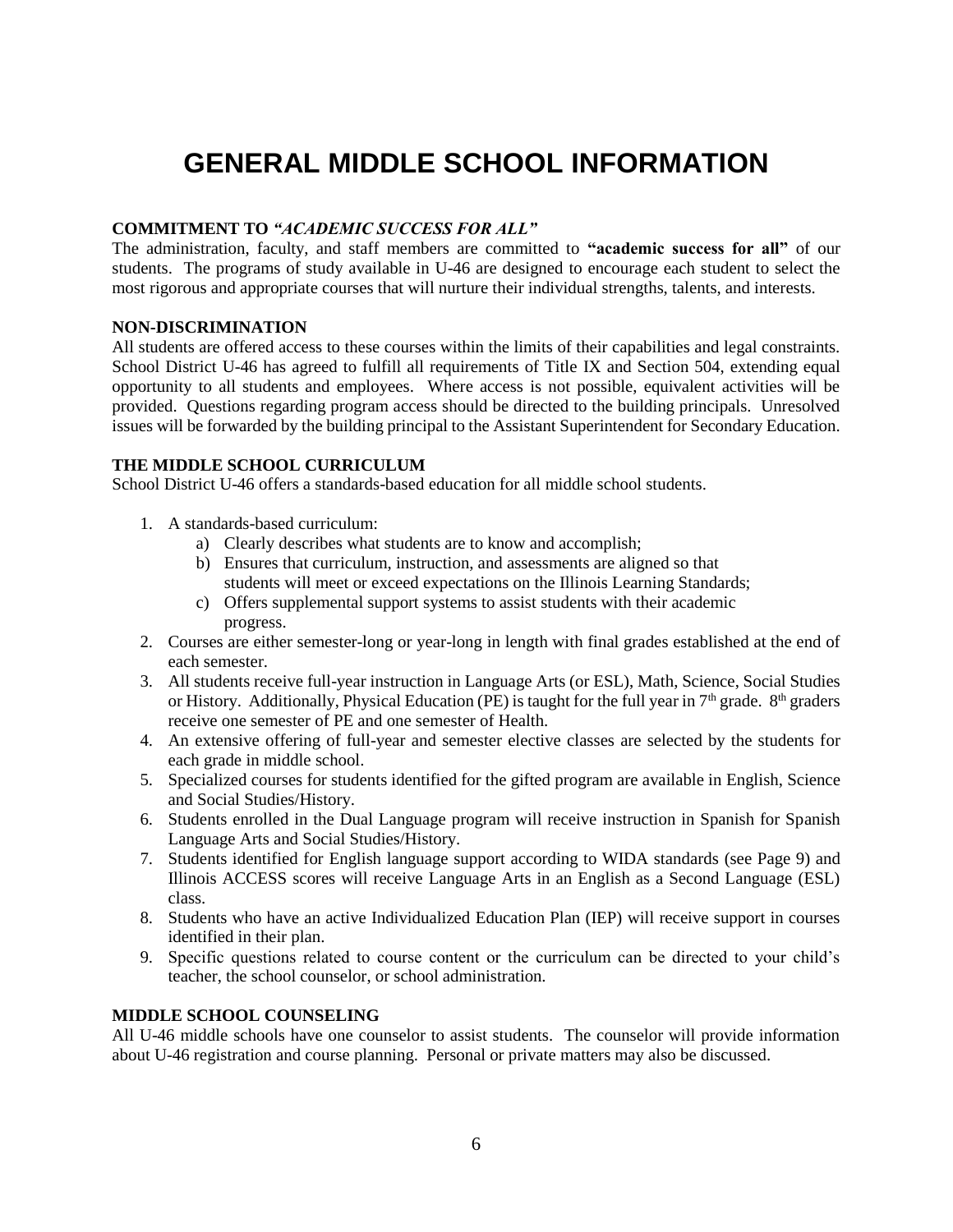#### **CONTROVERSIAL ISSUES**

Parents/guardians are provided an opportunity to refuse permission for their student to participate in a class activity when academic materials are deemed controversial. In such circumstances, the student would receive an alternate assignment. Parents/guardians should contact the school's principal/designee with concerns regarding controversial issues, materials, or curricula.

#### **CHROMEBOOKS FOR INSTRUCTION**

All middle school students will be issued U46 Chromebooks for use during the school year. Specific procedures for distribution and collection of Chromebooks will be communicated by each middle school. The use of the Chromebooks is similar to that of textbooks for a student's class. Guidelines and regulations for use are outlined in the District U46 Student Acceptable Use of Technology Guidelines, which can be accessed through the District's website: [www.U-46.org.](http://www.u-46.org/) Students are expected to demonstrate positive citizenship when using the Chromebooks and understand that the Chromebooks are monitored by the district for proper use.

#### **MIDDLE SCHOOL SAMPLE DAILY CLASSES**

|                | 7 <sup>th</sup> Grade | $7th$ Grade DL                | 8 <sup>th</sup> Grade   | 8 <sup>th</sup> Grade DL   |
|----------------|-----------------------|-------------------------------|-------------------------|----------------------------|
|                | English Language      | $ESL*$ or                     | English Language Arts 8 | $ESL*$ or                  |
|                | Arts 7                | English Language Arts 7       |                         | English Language Arts 8    |
| $\overline{2}$ | Math 7, or            | Transitional Math 7, or       | Math 8, or              | Transitional Math 8, or    |
|                | Accelerated Math 7,   | Accelerated Math 7, or        | Algebra, or             | Algebra, or                |
|                | or                    | Algebra                       | <b>Honors Geometry</b>  | <b>Honors Geometry</b>     |
|                | Algebra               |                               |                         |                            |
| 3              | Science 7             | Transitional Science 7, or    | Science 8               | Transitional Science 8, or |
|                |                       | Science 7                     |                         | Science 8                  |
| $\overline{4}$ | <b>Social Studies</b> | <b>Spanish Social Studies</b> | <b>US History</b>       | Spanish US History         |
| $5^{\circ}$    | Elective 1, or        |                               | Elective 1, or          |                            |
|                | Reading Intervention  | Spanish Language Arts 7       | Reading Intervention    | Spanish Language Arts 8    |
| 6              | Elective 2            | Elective 2                    | Elective 2              | Elective 2                 |
| 7              | PE <sub>7</sub>       | PE <sub>7</sub>               | $PE 8 - 1$ semester     | $PE 8 - 1$ semester        |
|                |                       |                               | $Health - 1$ semester   | Health $**-1$ semester     |

#### **General Education or Dual Language (DL) Eight-period school day – all students have lunch for one period**

\*ESL – EL Students will be enrolled in an ESL course according to their ESL level.

\*\*Health – Full-time EL students will take this class in Spanish.

EL Students with ESL levels 1-4 will be enrolled in Transitional Science and Math classes.

Gifted classes will be taught in Language Arts, Science, and Social Studies/History for those students who qualify for the U46 Gifted Program.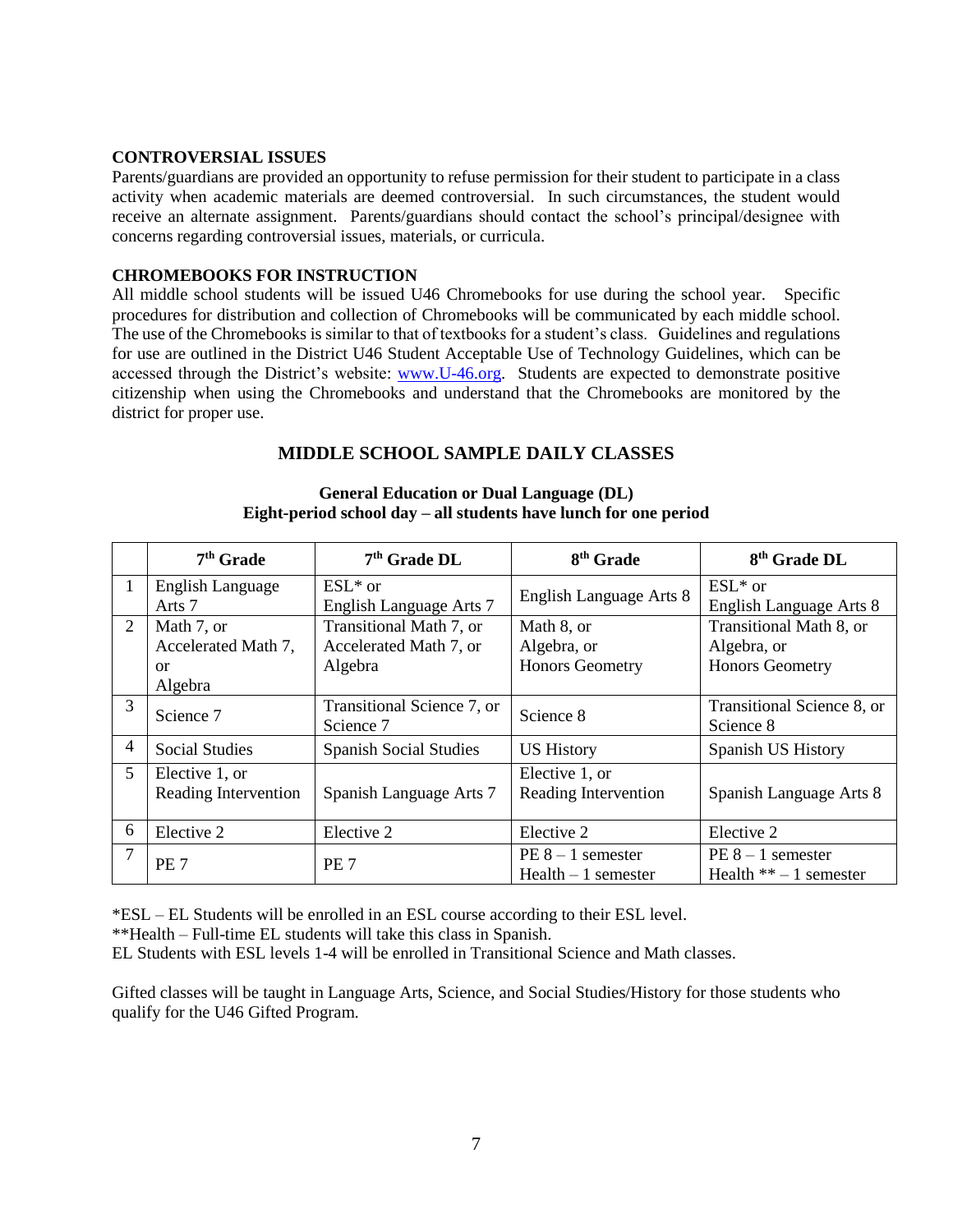#### **HIGH SCHOOL CREDIT IN MIDDLE SCHOOL**

Only students who are successful in Honors Geometry in middle school will receive high school credit. All other courses taken in middle school are considered middle school programming and are NOT eligible for high school credit. This includes actual, virtual, or online classes taken for enrichment through high schools or colleges.

#### **PERSONALIZED ACADEMIC CAREER PLAN**

U46 is proud to offer the Naviance program to all middle and high school students. Counselors will visit classes and individual students throughout the year to assist in the planning process. Naviance allows students and parents to participate in college and career planning together. In conjunction with Infinite Campus students will be able to map out coursework for every year of middle school through high school. Students choose from school specific course options, based on their goals after graduation, such as attending college, attending a career technical center, joining the military or going directly into the workforce.

#### **REPORTS TO PARENTS**

The school year is divided into two semesters of 18 weeks each. Each semester is divided into two grading periods for the purpose of reporting grades to students and parents. At the close of each grading period a report is sent home. Parents also have access to student grades and attendance through the Infinite Campus Parent Portal. Access to the Parent Portal can be easily achieved through the U46 website: www.U-46.org

#### **SUMMER SCHOOL PROGRAM**

A District U-46 Middle School Summer School program is offered each summer, typically housed in one of the U46 high schools. This program is offered to support a student's progress toward mastery of curricular standards. Students who have not demonstrated significant understanding of course standards are encouraged and recommended for Summer School. Specific courses offered during the summer program are determined in the winter/spring of each year. More information will be available from your middle school administrators and counselor.

#### **English Language Learner (ELL) Program**

#### **Mission:**

The instructional core for students participating in the English Language Learners Program must reflect the same instructional core and high expectations of the general education program within the language proficiency and academic components for EL's. The comprehensive instructional program must support EL students' academic, social-emotional and linguistic development through intentionally recognizing the use of the students' primary language and cultural background to develop a school culture in which all stakeholders feel included. All students who attain reclassification status or successfully exit the ELL Program based on Illinois State Board of Education's reclassification criteria will meet or exceed achievement standards in Dual Language and General Education classes.

#### **Vision:**

Promote high levels of student achievement through language, academic and social-emotional development so that EL students will be successful through middle school in preparation for high school, careers, and the workforce as well as becoming productive members of this global society.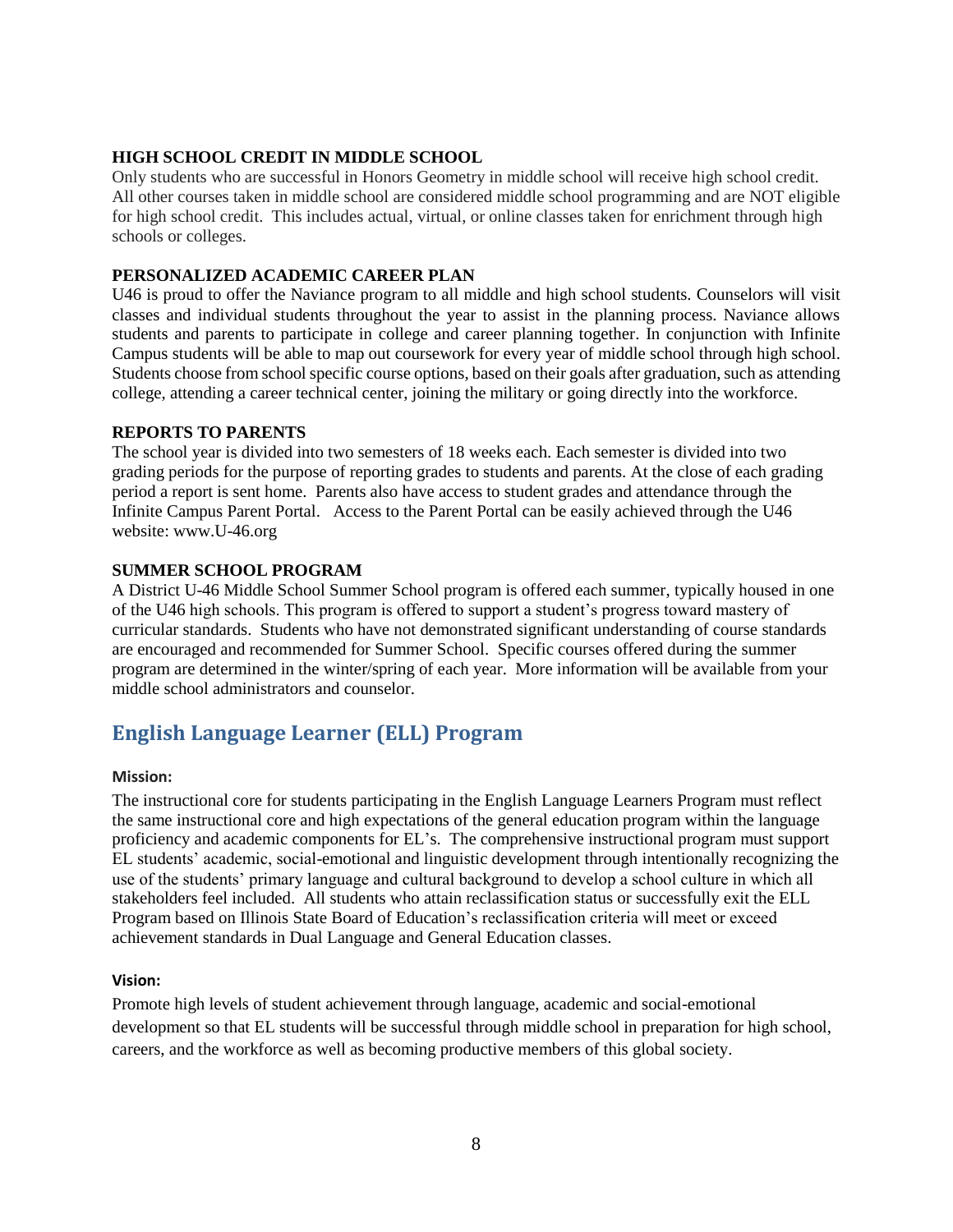#### **English as a Second Language Courses**

All EL students are required to take one period of ESL each year during their two years of middle school in place of English Language Arts. The student's ESL Level is determined by ACCESS Test scores or the WIDA Screener. (See page 11 for a description of ACCESS.) There are five ESL levels based on the student's English language development:

> ESL Level 1 (Entering) ESL Level 2 (Emerging) ESL Level 3 (Developing) ESL Level 4 (Expanding) ESL Level 5 (Bridging)

All ESL courses are aligned with the U-46 School District Literacy Curriculum, and the English Language Standards for English Language Learners. The implementation of the standards requires that teachers mindfully address instructional best practices, content knowledge and critical thinking strategies needed for our diverse student population to be college and career ready. The courses are taught using Sheltered English Instruction according to the students' English language proficiency. More information about the WIDA standards and levels can be found at **[https://wida.wisc.edu](https://wida.wisc.edu/)**

Students with a native language other than Spanish or English will take math and science classes with Sheltered English instruction, independent of their English language proficiency.

**Sheltered English Instruction** is an approach used to make academic instruction in English understandable to EL students. Teachers will use physical activities, visual aids, and the environment to teach vocabulary for concept development in mathematics, science, social studies, and other subjects.

#### **Course descriptions for the ESL Classes are listed in the Course Description section of this Curriculum Guide.**

#### **Dual Language (DL) Program**

The Dual Language Program in School District U-46 is designed to promote bilingualism and biliteracy and is part of the K-12 Dual Language Continuum. Students will gain skills to succeed in our global society and be prepared to earn the Illinois Seal of Biliteracy upon high school graduation. Students will also have opportunities to receive early college credit. Students in the Middle School Dual Language Program will take two classes taught in Spanish: Spanish Language Arts and Spanish Social Studies  $(7<sup>th</sup>)$ grade) or Spanish History (8<sup>th</sup> grade). The Spanish Language Arts class takes the place of one elective period. Students who are English Learners (EL's) will also have an ESL class to support their English Language development. Students in the DL program who are not EL are considered "DL Reclassified Students" and will have an English Language Arts class. Refer to the table on Page 7 for an outline of the daily class schedule for a student in the DL program.

> **Course descriptions for the Spanish Language Arts and Spanish Social Studies/History classes are listed in the Course Description section of the Curriculum Guide.**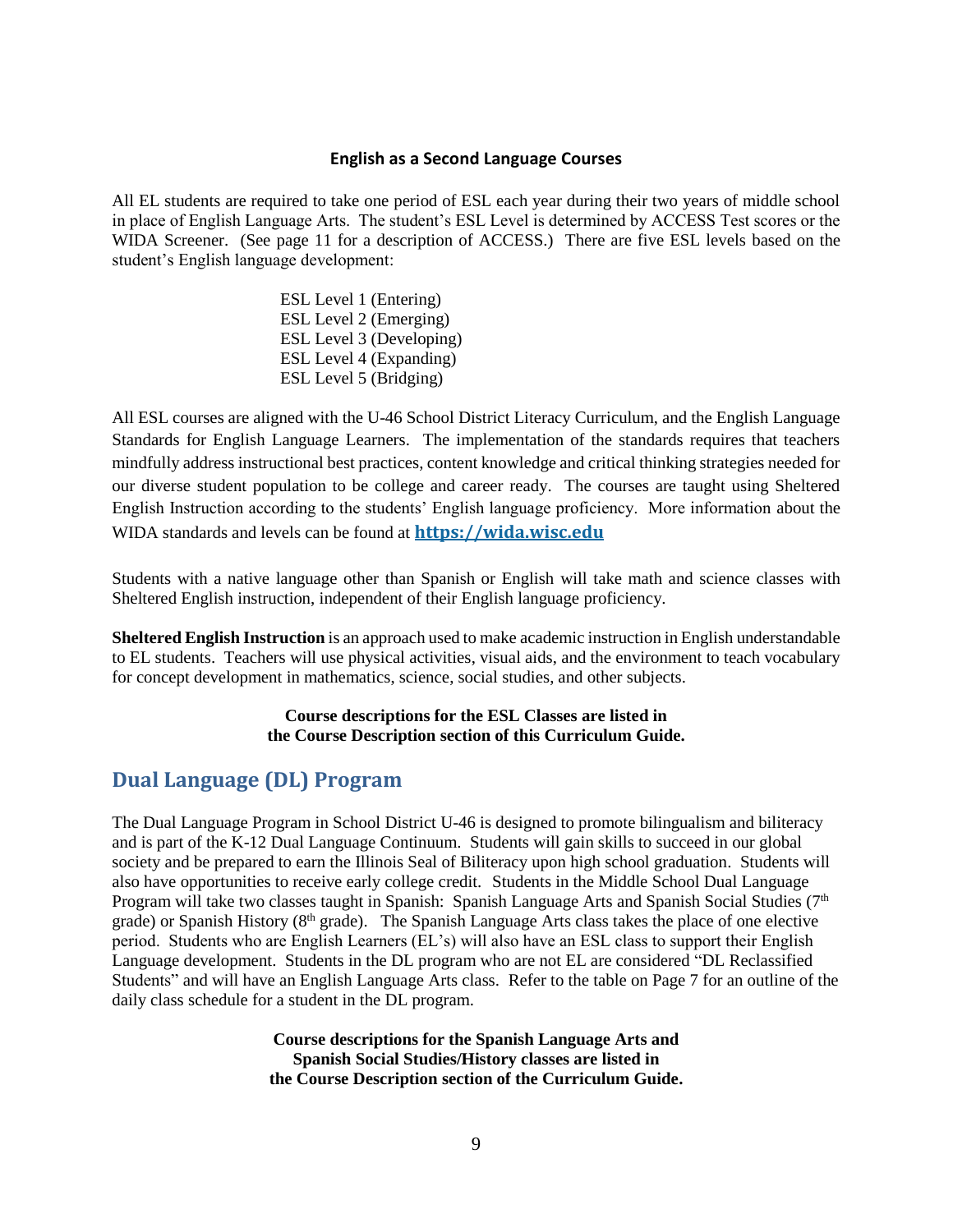#### **MIDDLE SCHOOL GIFTED PROGRAM**

| っth                            | <b>Gill</b>                    |
|--------------------------------|--------------------------------|
|                                | <b>GENERAL EDUCATION</b>       |
| Gifted English Language Arts 7 | Gifted English Language Arts 8 |
| Gifted Science 7               | Gifted Science 8               |
| <b>Gifted Social Studies</b>   | Gifted U.S. History            |
|                                | <b>DUAL LANGUAGE</b>           |
| Gifted English Language Arts 7 | Gifted English Language Arts 8 |
| Gifted Science 7               | Gifted Science 8               |
| Gifted Spanish Social Studies  | Gifted Spanish US History      |
| Gifted Spanish Language Arts 7 | Gifted Spanish Language Arts 8 |

Students are placed in the Middle School Gifted Program in 7<sup>th</sup> grade by the U46 Gifted Programs Office. Students in  $6<sup>th</sup>$  grade gifted classes may continue in the 7<sup>th</sup> grade gifted program. Additional students may be placed in 7<sup>th</sup> grade gifted classes based on the results of the open identification process conducted in fall/winter of the student's  $6<sup>th</sup>$  grade year.

#### **Course descriptions for the Gifted Classes are listed in the Course Description section of this Curriculum Guide.**

#### **SPECIAL EDUCATION PROGRAM**

Students' educational programs are based on unique needs and recommendations as specified in their Individualized Education Plans (IEPs). The academic course offerings provide students with disabilities the opportunities to meet graduation requirements. These courses are aligned to the Illinois Learning Standards and parallel the U-46 general education curriculum.

District U-46 offers a full continuum of educational programs to meet the needs of students with disabilities. Such programs range from general education options with various levels of support to instructional self-contained classes designed to meet the needs of students. IEP team's recommendations are governed by Free and Appropriate Public Education in the Least Restrictive Environment Individual with Disabilities Education Act provisions based on the unique needs and circumstances of each student.

Parents seeking additional information regarding Special Education programs and services available in the district should contact the school's Special Education administrator.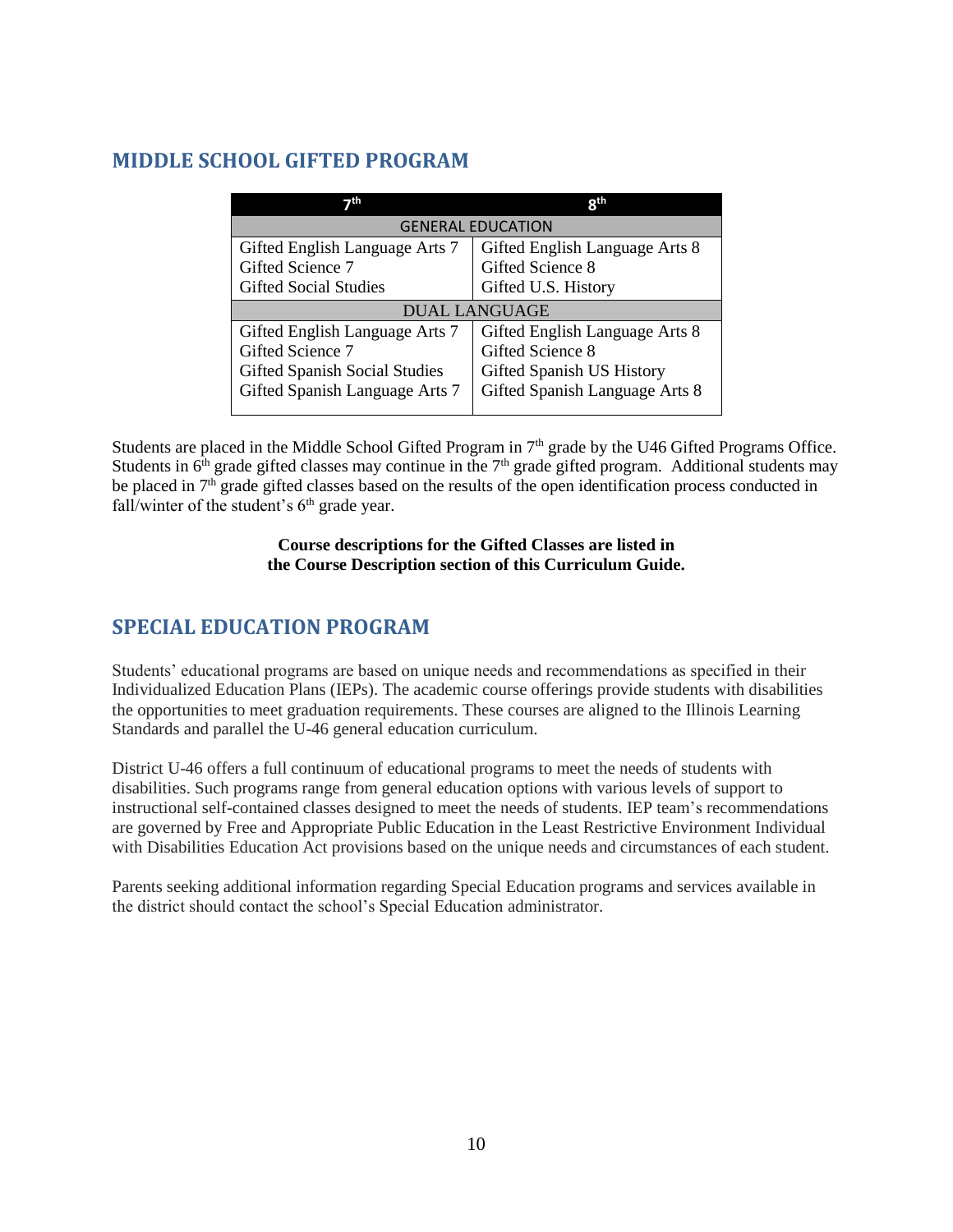#### **MIDDLE SCHOOL ASSESSMENTS**

#### **ACCESS**

[ACCESS](https://www.wida.us/assessment/access20.aspx) is a standards-based, English language proficiency test. It assesses social and academic English language as well as the language associated with language arts, mathematics, science and social studies within the school context across the four language domains: listening, speaking, reading and writing. This assessment is administered to all English Learners (EL). Teachers will use results to identify English language proficiency and the language profile of students in order to differentiate instruction. Results of this assessment are also used for placement in the ESL level system for the following school year. ACCESS is typically administered during January and February of each school year.

#### **ILLINOIS ASSESSMENT FOR READINESS (IAR)**

Illinois Assessment of Readiness measures how well students are mastering content aligned to Illinois' Learning Standards that are tied to college and career readiness. This is a required assessment from the State of Illinois for all students in grades 3 through 8 and is typically administered in the spring of each school year. Data from this assessment are used by teachers to guide instruction and give more information to students and their parents regarding higher order skills such as critical thinking, communications and problem solving. Scores are reported to parents in the fall and remain in the student's academic record.

#### **ILLINOIS SCIENCE ASSESSMENT (ISA)**

This assessment for 8<sup>th</sup> graders is typically administered in the spring of each school year. It provides information on the full range of knowledge and skills needed to be career and college-ready or on track toward that goal. Teachers will use information from this assessment to guide instruction and give more information to students and parents regarding to higher order skills such as critical thinking, communications, and problem solving.

#### **LANGUAGE ASSESSMENT SKILLS (LAS) LINKS**

This assessment is given to all students in the Dual Language Program and assesses each student's proficiency in the Spanish language for listening, speaking, reading, and writing skills. This assessment is typically given in the winter of each school year.

#### **MEASURES OF ACADEMIC PROGRESS (MAP)**

MAP is a computerized adaptive test that measures the student's knowledge of reading and mathematics. A test is uniquely built for each student based on the student's answers. MAP is an assessment developed by Northwest Evaluation Association. There are three testing widows during the school year: Fall (August/September), Winter (November/December), and Spring (April/May).

Students in grades 7 and 8 are assessed in reading and mathematics. These assessments are used to help teachers provide appropriate instruction and measure student progress and growth in the areas of reading and mathematics. MAP scores are considered for student placement in various courses and programs.

If you have any questions regarding the MAP assessment, please contact your child's principal. Additional information can be found on the Northwest Evaluation Association website: [www.nwea.org.](http://www.nwea.org/)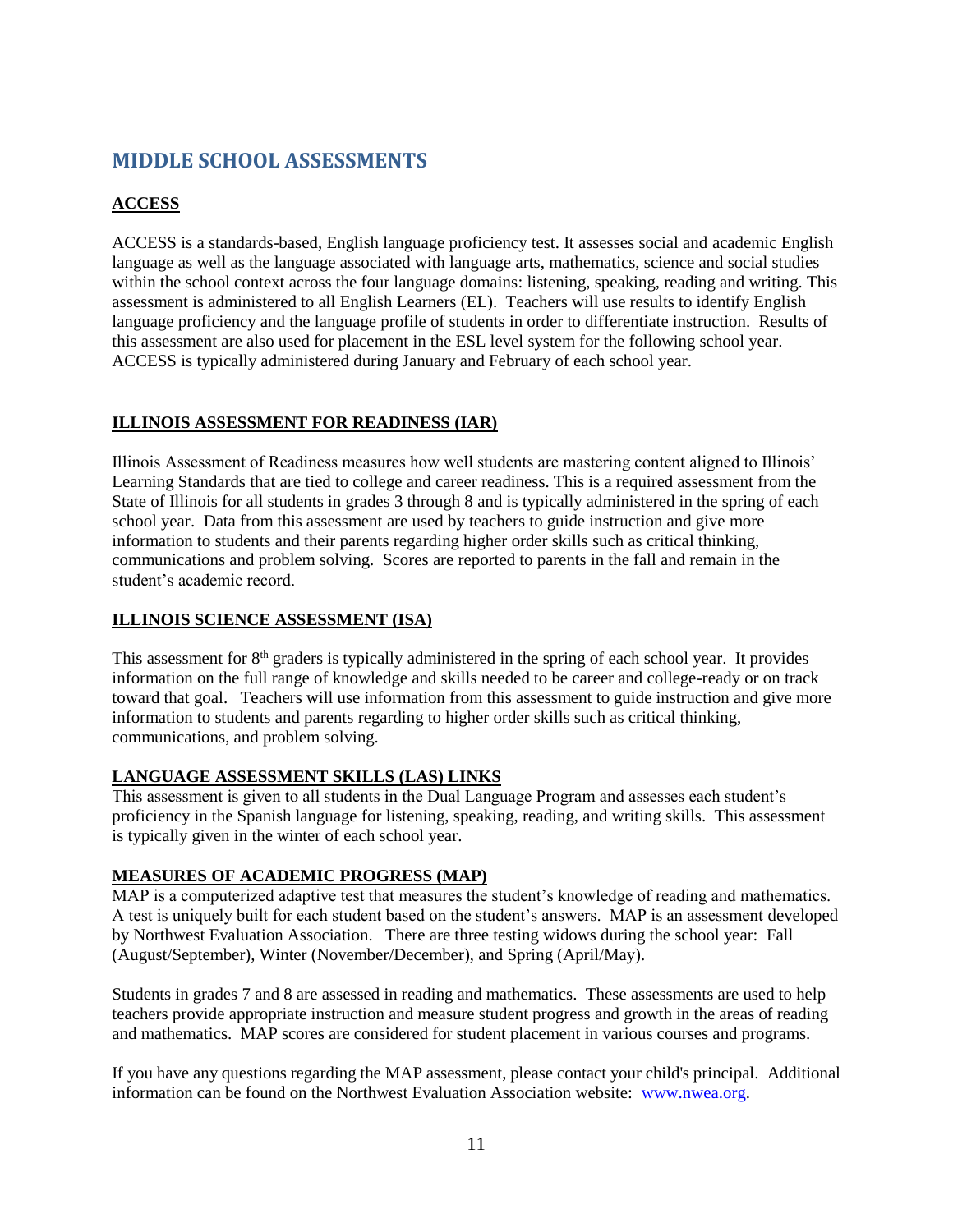#### **PSAT 8**

PSAT8, PSAT, and SAT are the testing system for students in grades 7 through 12. The PSAT is given in the fall of  $7<sup>th</sup>$  and  $8<sup>th</sup>$  grade to help students, parents, and counselors plan for high school studies. PSAT/NMSQT (National Merit Scholarship Qualifying Test) is administered to  $10<sup>th</sup>$  grade students to help them plan and prepare for college and the workplace. SAT is given to Juniors in the spring as a state requirement. SAT helps students be ready for life after high school. A student may take the SAT multiple times on national testing days. Each of these assessments serves multiple purposes: student planning, instructional support, assessment, and evaluation.

Students in grades 7 and 8 will be provided a score report of the appropriate test at the end of first semester. For further information, go to http://www.collegeboard.org. This site includes practice questions, how to read the score report, and planning for high school and careers.

#### **SUBJECT AREA LOCAL ASSESSMENTS/QUARTERLY ASSESSMENTS**

Most core subject classes will assess student learning through district-created local assessments. Scores from these assessments often are included in the overall student grade and used to support instructional delivery.

#### **HIGH SCHOOL MAGNET ACADEMY PROGRAMS**

Each high school has a four-year academy program that began in the 1996-1997 school year. Students enrolled in the academies will be immersed in the program throughout their high school careers. The remainder of their studies will be in the comprehensive programs where they will take classes with students outside of the academy. The middle school core academic courses and elective courses introduce students to skills and focused content areas of the magnet academy programs. Any student in good standing who has the interest and ability to perform the academic and specialized work of the program is eligible to apply for admission to any of the academies. Students must fill out an application form in the fall of their  $8<sup>th</sup>$  grade year for the academy in which they are interested. Students will register for academy courses at each high school. Students should talk to a counselor about enrollment in the academies.

The five academies are:

Bartlett High School Science, Engineering and High Technology Academy Elgin High School Gifted and Talented Academy Larkin High School Visual and Performing Arts Academy South Elgin High School Beacon Academy of Digital and Media Arts Streamwood High School World Languages and International Studies Academy

#### **CAREER PATHWAYS**

Educational Pathways courses are a sequence of courses in a specific subject area that students take in 10th, 11th, and 12th grade. Once students complete all of the courses in the sequence, they have the opportunity to earn an early college credential. Pathways courses are offered in all U-46 high schools, and curriculum teams are continuously working to develop new Pathways offerings. Students begin to explore their interests through the various elective courses offered in middle school. Once they get to high school, they select from multiple Pathways offerings within our five College and Career Academies: STEM (Science, Technology, Engineering, Mathematics), Human Services, Fine Arts, Business, and Liberal Arts.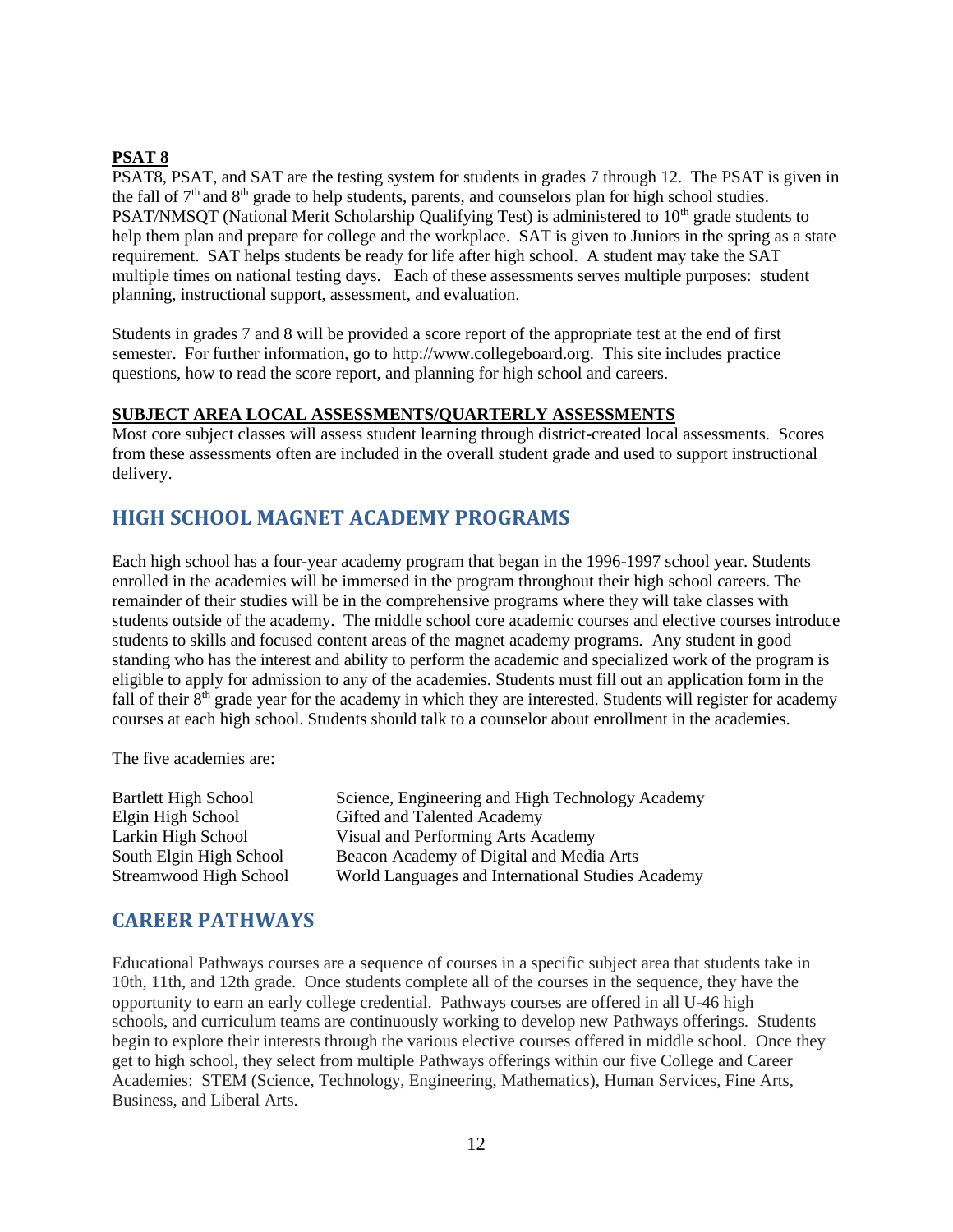### **COURSE INFORMATION**

#### **DEFINITIONS**

Core Courses: English Language Arts (ELA), Mathematics, Science, Social Studies or History. These are courses that each middle school student will take in both  $7<sup>th</sup>$  and  $8<sup>th</sup>$  grade and are foundational for high school preparation.

Elective Courses: Courses that a student may select based on personal interests, and future plans. Middle school is a great time for students to explore possible interests with elective classes in order to prepare for a larger selection of options in high school.

Intervention Courses: Courses meant to support and improve a student's learning in a specific subject. These courses often take the place of an elective period. Reading Strategies is an example of an Intervention course.

Credit: Middle school courses are not credit-bearing such as in high school. A credit is the high school's measure of course work completed.

Prerequisites: Requirements that must be successfully completed before a student may enroll in a particular course. These requirements may include specific courses, test score requirements, teacher's approval, etc.

#### **COURSE GRADING**

The Standards Based Learning and Assessment (SBLA) form of grading measures students' proficiency on a set of standards for the course. The SBLA approach indicates what students know and are able to do; shows student progress toward meeting a standard; communicates expectations ahead of time; is based on complex tasks (as opposed to memorization); and focuses on recent evidence of learning.

#### **COURSE LOAD**

During course registration middle school students will be scheduled for seven classes each day in addition to lunch. The student's schedule consists of one class period for each the following classes:

- 1. English Language Arts or ESL
- 2. Mathematics
- 3. Science
- 4. Social Studies/History
- 5. Physical Education/ Health
- 6. Elective 1 or Intervention
- 7. Elective 2

#### **COURSE WEIGHTING**

All middle school semester course grades carry the same weight regardless of the level or program. There is no grade point average or class rank issued in the middle schools. Most middle schools will recognize students for honor roll status.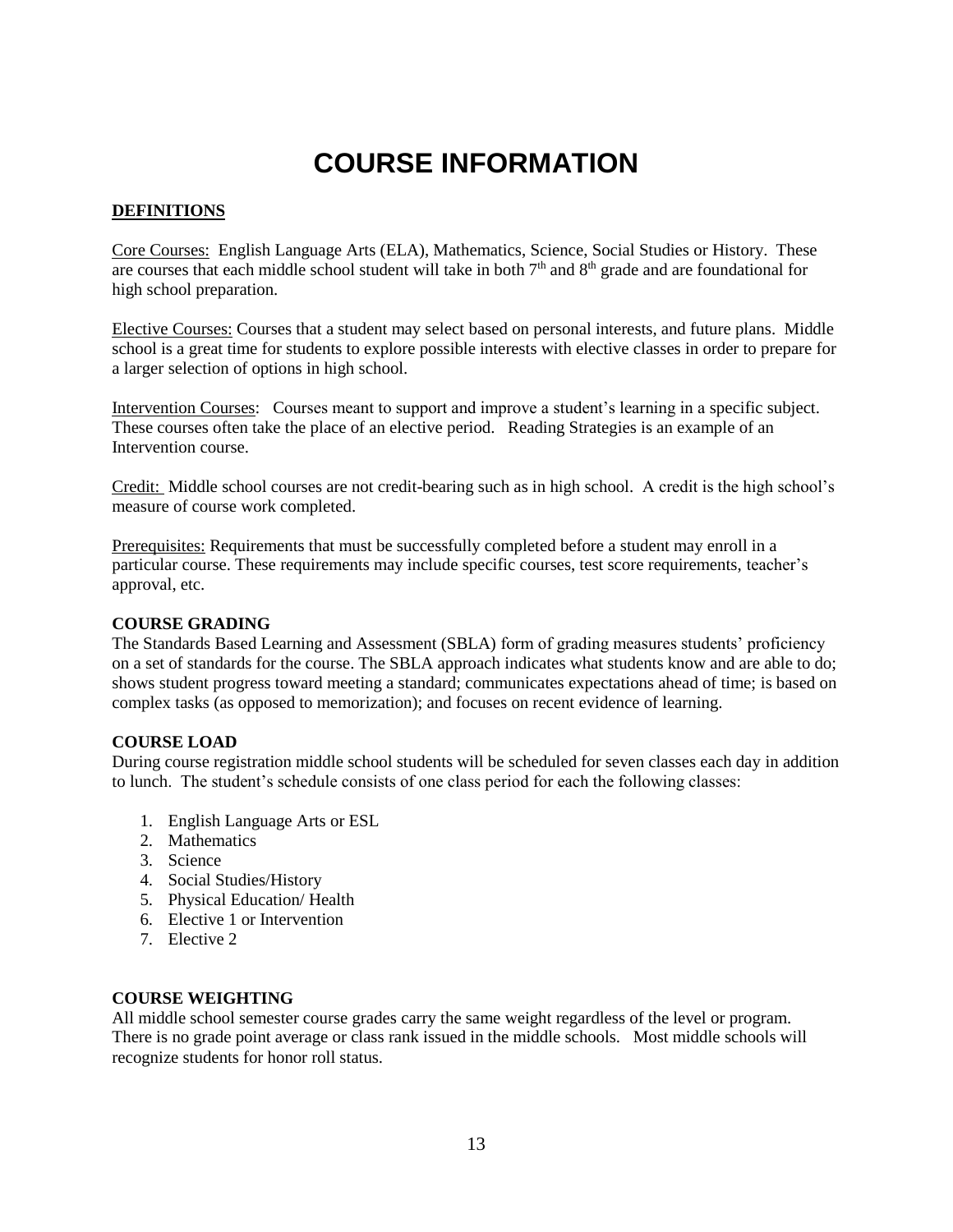**PROCESS FOR REQUESTING A COURSE LEVEL CHANGE** (i.e. Honors level class to a regular level class or regular level class to an honors level class):

Level change procedures are handled by each building's administration. Students and parents should contact the principal, assistant principal or counselor to determine the procedure at their school. Course placements are made through a review of the student's assessment performance, teacher recommendations, and other factors.

#### **PHYSICAL EDUCATION (PE) EXEMPTIONS**

The following are the allowable middle school exemptions from physical education in School District U-46. The Exemption Application form is included in the appendix of this curriculum guide and must be completed and returned to the School Counselor by the due date listed for each exemption.

- 1. Students in grades 7 to 12 may be exempted from physical education (PE) if they can provide documentation of ongoing participation in a nationally sanctioned athletic program that requires 15 or more hours of training on a weekly basis between Monday and Friday. In addition, students must provide their elite national ranking from the national governing body of the sport. Exemption requests and documentation must be submitted to the Assistant Superintendent of Secondary Education for review prior to the start of the semester. The student is NOT exempt from health class. Students may not take another class in place of PE. The student will receive a PE credit and grade of a P on their transcript. If your activity does not have a national structure or you are unable to meet this requirement, please check with your counselor to explore other options for late arrival or early dismissal that do not include a PE exemption. Deadline for submission is Aug 1 prior the start of the school year for semester 1 and Dec 1 prior to the start of semester 2.
- 2. Students in grades 7 and 8 whose schedule does not allow for Career Pathway or foreign language elective opportunity may choose a PE exemption to be able to experience one of these elective courses. A student with two of the following in their schedule has access to a PE exemption: Dual Language, Reading Strategies 1 or 2, or Advancement Via Individual Determination (see page 26). The student is not exempt from health class. Completed form is due during registration.
- 3. Students in grades 7 to 12 who must use the time set aside for physical education to receive special education support and services, subject to the student's Individualized Education Plan. (The student is unable to access at least one yearlong elective opportunity due to their IEP.)

The exemption application process, terms, and conditions for exemption eligibility are available from your guidance counselor. Timelines for completion of an exemption application must be followed to be considered eligible for a PE exemption.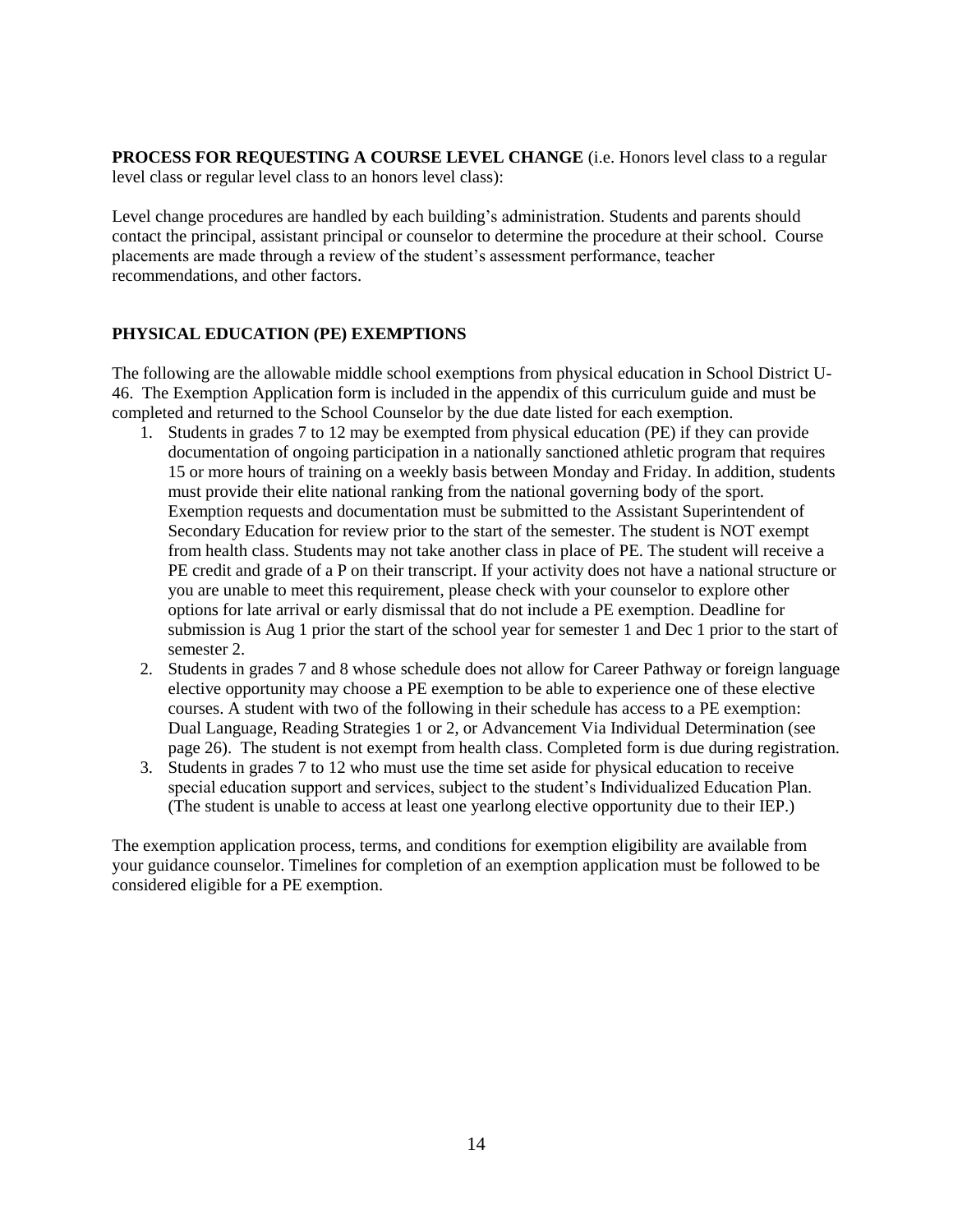## **COURSE DESCRIPTIONS**

### **CORE COURSES**

### **ENGLISH LANGUAGE ARTS (ELA) COURSES**

| <b>ESL Level 1</b><br>Grade Level:<br>Prerequisite: | Course # 7LAES11Y $(7th)/$ 8LAES11Y $(8th)$<br>7,8<br>Length: Full Year<br>ESL level placement is based on the following criteria: Language proficiency assessments<br>(WIDA Screener and/or ACCESS), writing samples, MAP scores, and teacher<br>recommendation.                                                                                                                                                                      |
|-----------------------------------------------------|----------------------------------------------------------------------------------------------------------------------------------------------------------------------------------------------------------------------------------------------------------------------------------------------------------------------------------------------------------------------------------------------------------------------------------------|
| Description:                                        | <b>ENTERING</b> level: In this <i>Entering</i> stage course, students who have no or very little<br>English language proficiency will be exposed to a variety of fiction and nonfiction texts<br>in order to acquire fundamental communication skills, social and academic vocabulary<br>development, listening, reading, and writing skills.                                                                                          |
| <b>ESL Level 2</b><br>Grade Level:<br>Prerequisite: | Course # 7LAES12Y $(7th)/$ 8LAES12Y $(8th)$<br>Length: Full Year<br>7,8<br>ESL level placement is based on the following criteria: Language proficiency assessments<br>(WIDA Screener and/or ACCESS), writing samples, MAP scores, and teacher<br>recommendation.                                                                                                                                                                      |
| Description:                                        | <b>EMERGING</b> level: In this <i>emerging</i> stage course, students who have minimum English<br>language proficiency will be exposed to a variety of fiction and nonfiction texts in order<br>to acquire fundamental communication skills, social and academic vocabulary<br>development, listening, reading, and writing skills. ESL Level 2 parallels grade-level<br>curriculum and is taught using Sheltered English Instruction. |
| <b>ESL Level 3</b><br>Grade Level:<br>Prerequisite: | Course #7LAES13Y $(7th)/8LAES13Y (8th)$<br>7.8<br>Length: Full Year<br>ESL level placement is based on the following criteria: Language proficiency assessments<br>(WIDA Screener and/or ACCESS), writing samples, MAP scores, and teacher<br>recommendation.                                                                                                                                                                          |
| Description:                                        | <b>DEVELOPING</b> level: In this <b>Developing</b> stage course, students who have intermediate<br>English language proficiency will be exposed to a variety of fiction and nonfiction texts<br>in order to improve their communication skills, social and academic vocabulary                                                                                                                                                         |

curriculum and is taught using Sheltered English Instruction.

development, listening, reading, and writing skills. ESL Level 3 parallels grade-level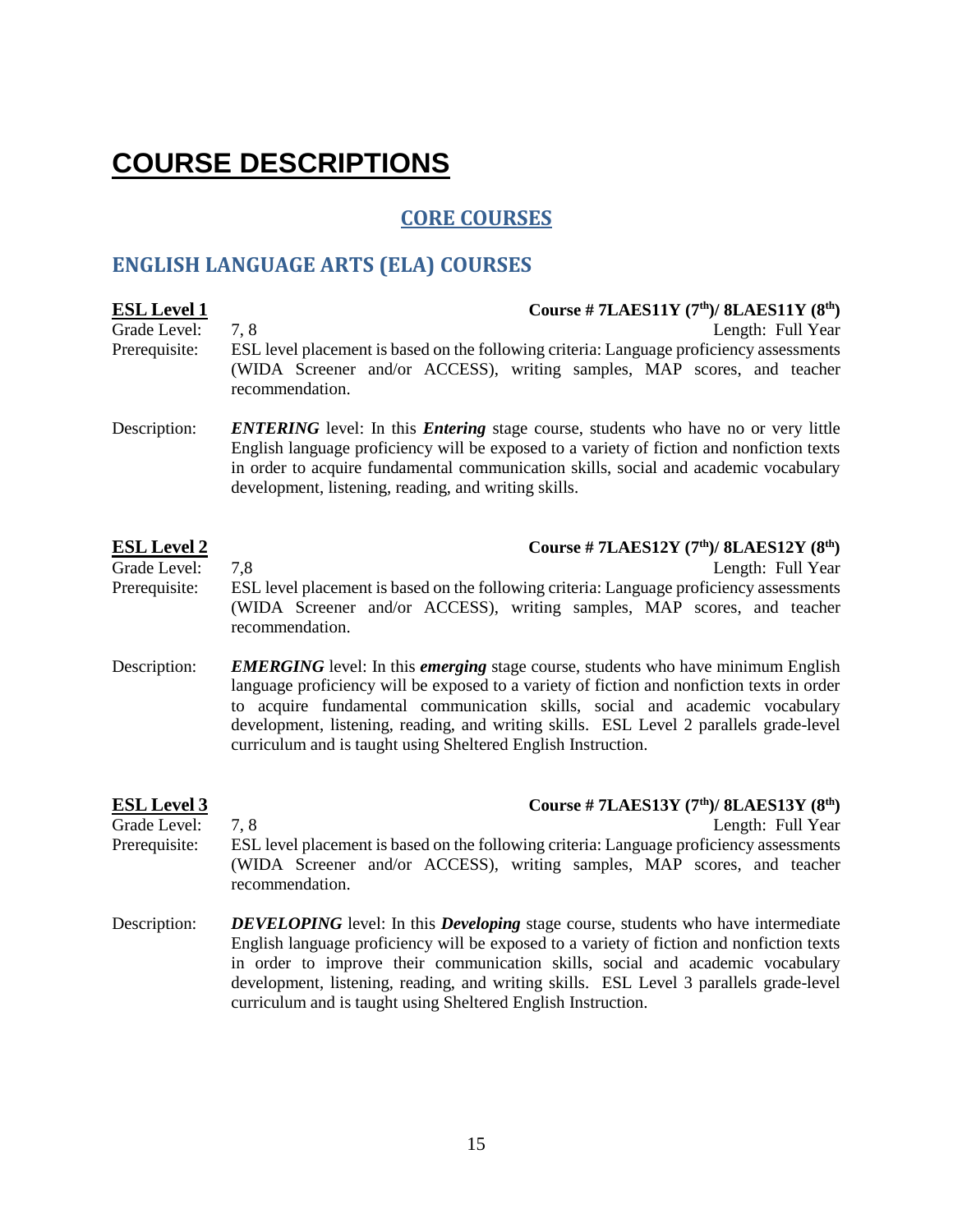| <b>ESL Level 4</b> | Course #7LAES14Y $(7th)/8LAES14Y (8th)$                                                                                                                                                                                                                                                                                                                                                                                                     |
|--------------------|---------------------------------------------------------------------------------------------------------------------------------------------------------------------------------------------------------------------------------------------------------------------------------------------------------------------------------------------------------------------------------------------------------------------------------------------|
| Grade Level:       | Length: Full Year<br>7.8                                                                                                                                                                                                                                                                                                                                                                                                                    |
| Prerequisite:      | ESL level placement is based on the following criteria: Language proficiency assessments<br>(WIDA Screener and/or ACCESS), writing samples, MAP scores, and teacher<br>recommendation.                                                                                                                                                                                                                                                      |
| Description:       | <b>EXPANDING</b> level: In this <i>Expanding</i> stage course, students who have high intermediate<br>English language proficiency will be exposed to a variety of fiction and nonfiction texts<br>in order to refine their communication skills, social and academic vocabulary<br>development, listening, reading, and writing skills. ESL Level 4 parallels grade-level<br>curriculum and is taught using Sheltered English Instruction. |

| <b>ESL Level 5</b> | Course # 7LAES15Y $(7th)/$ 8LAES15Y $(8th)$                                                                                                                                                   |
|--------------------|-----------------------------------------------------------------------------------------------------------------------------------------------------------------------------------------------|
| Grade Level:       | Length: Full Year<br>7.8                                                                                                                                                                      |
| Prerequisite:      | ESL level placement is based on the following criteria: Language proficiency assessments<br>(WIDA Screener and/or ACCESS), writing samples, MAP scores, and teacher<br>recommendation.        |
| Description:       | <b>BRIDGING</b> level: In this <b>Bridging</b> stage course, students who have advanced English<br>language proficiency will be exposed to a variety of fiction and nonfiction texts in order |

to perfect their communication skills, social and academic vocabulary development, listening, reading, and writing skills. ESL Level 5 parallels grade-level curriculum and is taught using Sheltered English Instruction.

#### **7 th Grade English Language Arts (ELA) Course # 7LAGE19Y**

Grade Level(s): 7 Length: Full Year

Prerequisites: None

Description: This course is designed to help students develop proficiency and confidence as readers, writers, speakers, and listeners. Emphasis is placed on the development of higher order thinking skills, grammar (usage, mechanics), increasing students' reading and writing stamina and exposure to and appreciation of a variety of fiction and non-fiction texts through the theme of choices. Students will be required to complete multiple pieces of academic writing as well as a variety of presentations in a variety of formats. Required academic writing includes but is not limited to, the structure and development of argumentative, analytical, and research writing using the writing workshop approach. Attention will also be given to the integration of technology and multimedia aspects of digital literacy necessary for college and career readiness. Activities for this course will include reading, writing, small group work, individual and group projects, formative and summative assessments, research, defining and effectively using academic vocabulary, and oral presentations.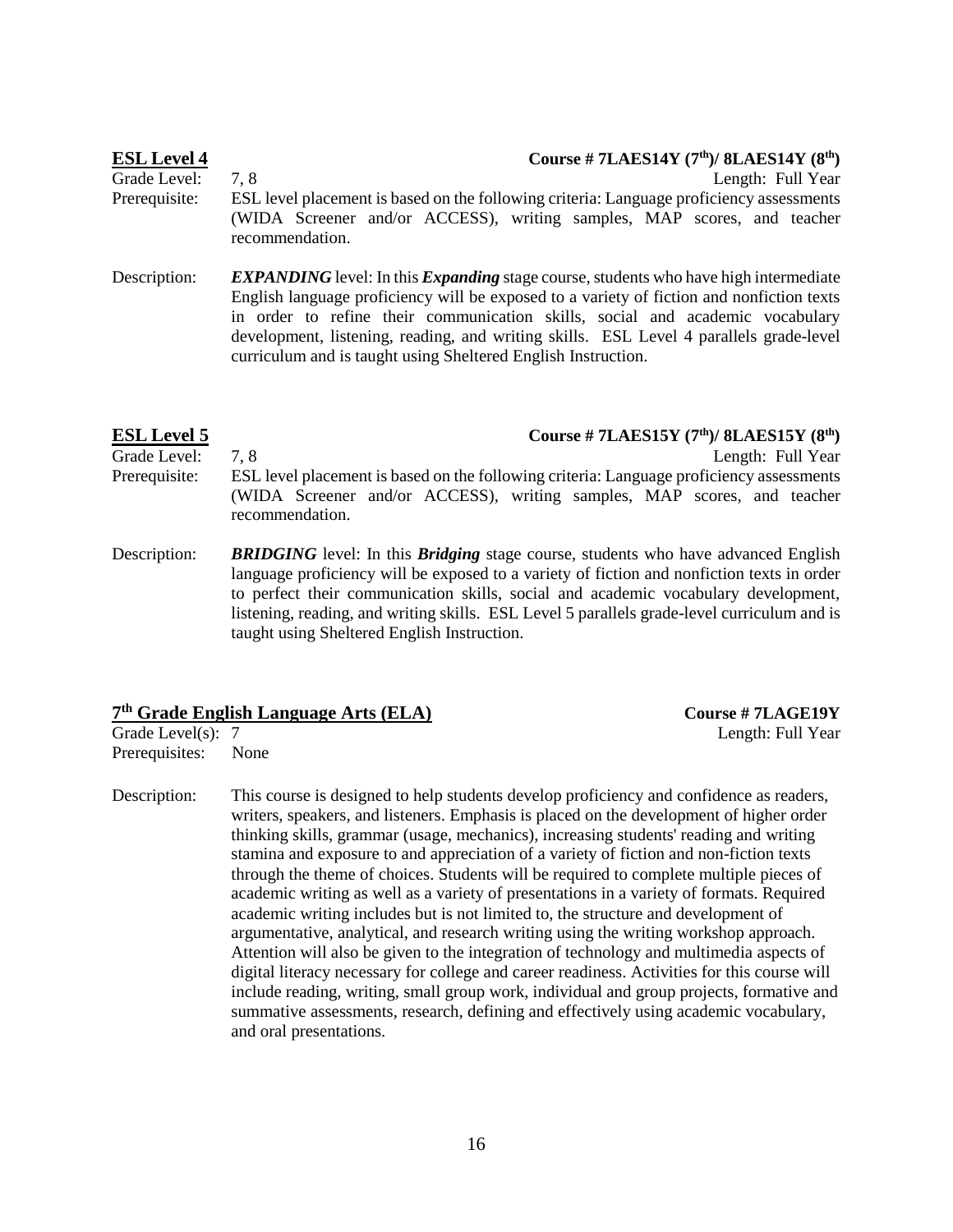| 7th Grade Challenge English Language Arts (ELA) |                                                            | <b>Course # 7LAGE29Y</b> |
|-------------------------------------------------|------------------------------------------------------------|--------------------------|
| Grade Level(s): $7$                             |                                                            | Length: Full Year        |
|                                                 | Prerequisites: Consistently above $65th$ percentile in MAP |                          |
|                                                 |                                                            |                          |

Description: This course parallels the grade-level curriculum and is designed for the students who excel in English Language Arts and require a faster-paced, more in-depth, and challenging course of study. This is a rigorous program, that incorporates in‐depth study of text (both print and online literary sources), vocabulary development, grammar, and research. Both fiction and non-fiction text used in this course are often above grade level and will be studied with emphasis on literary interpretation, evaluation, and analysis. The development of formal writing conventions, research skills and competence in test taking strategies will be emphasized to prepare students who desire to participate in advanced placement courses during their high school career.

| 7th Grade Gifted English Language Arts (ELA) |                                                                                                                                                                      | <b>Course #7LAGE39Y</b> |
|----------------------------------------------|----------------------------------------------------------------------------------------------------------------------------------------------------------------------|-------------------------|
| Grade Level $(s)$ : 7                        |                                                                                                                                                                      | Length: Full Year       |
|                                              | Prerequisites: Admission through Gifted Programs Office                                                                                                              |                         |
| Description:                                 | This course parallels the grade-level curriculum and is designed for students who<br>perform beyond the group in English Language Arts and who have a strong content |                         |

perform beyond the group in English Language Arts and who have a strong content knowledge. Students enrolled in this course have consistently demonstrated the ability to independently generate complex, abstract ideas and thinking when interacting with the curriculum. Emphasis will be placed on individualized instruction and providing students with opportunities for students to deepen learning via inquiry-based activities as well as independent exploration of course topics and the support of students initiating projects or extensions of assignments.

#### **8 th Grade English Language Arts (ELA) Course # 8LAGE19Y**

Prerequisites: None

Grade Level(s): 8 Length: Full Year

Description: This course is designed to help students develop proficiency and confidence as readers, writers, speakers, and listeners. Emphasis is placed on the development of higher order thinking skills, grammar (usage, mechanics), increasing students' reading and writing stamina and exposure to and appreciation of a variety of fiction and non-fiction texts through the theme of choices. Students will be required to complete multiple pieces of academic writing as well as a variety of presentations in a variety of formats. Required academic writing includes but is not limited to, the structure and development of argumentative, analytical, and research writing using the writing workshop approach. Attention will also be given to the integration of technology and multimedia aspects of digital literacy necessary for college and career readiness. Activities for this course will include reading, writing, small group work, individual and group projects, formative and summative assessments, research, defining and effectively using academic vocabulary and oral presentations.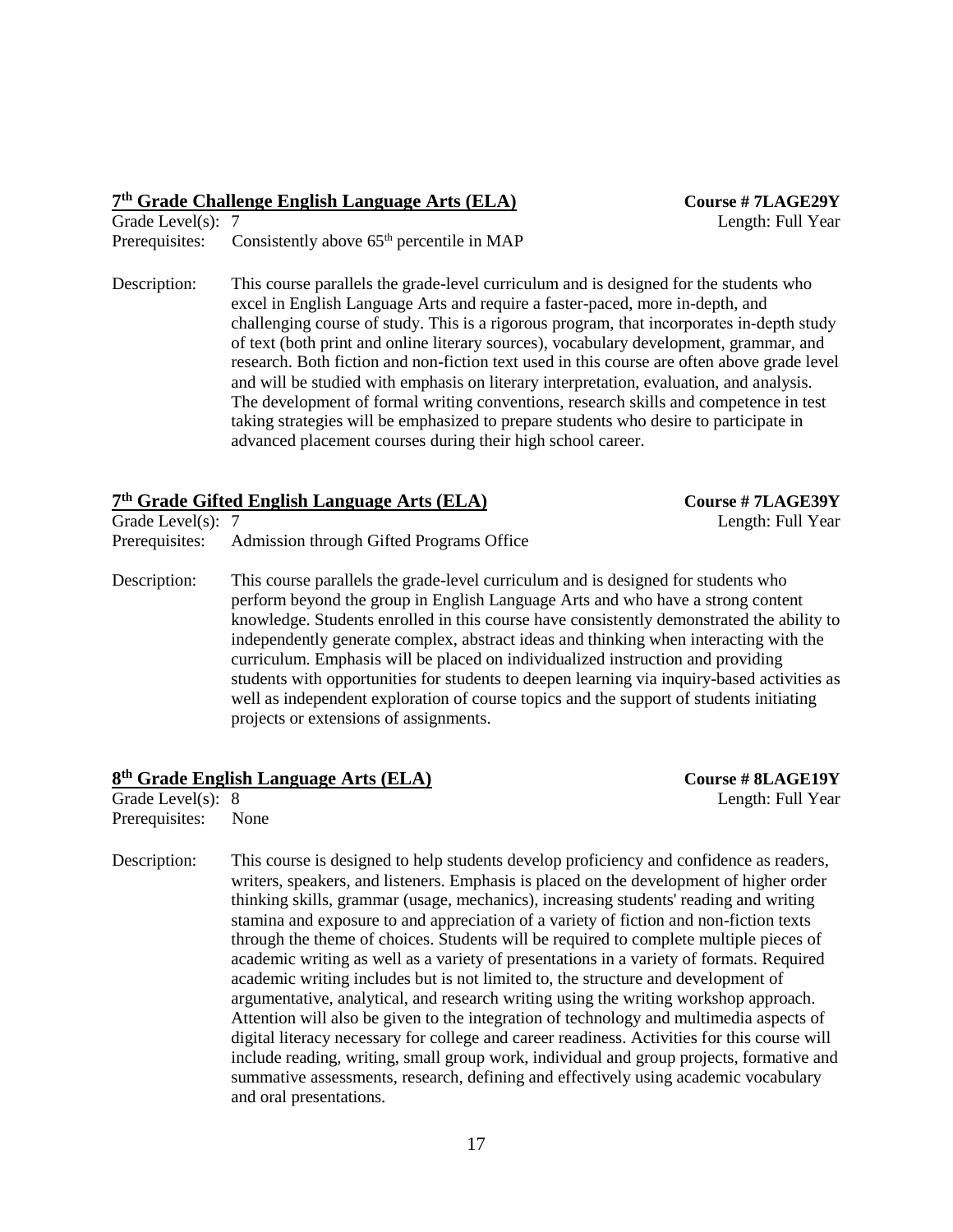#### **8 th Grade Challenge English Language Arts (ELA) Course # 8LAGE29Y**

Length: Full Year

| Grade Level(s): $8$ |                                             |
|---------------------|---------------------------------------------|
| Prerequisites:      | Consistently above $65th$ percentile in MAP |

Description: This course parallels the grade-level curriculum and is designed for the students who excel in English Language Arts and require a faster-paced, more in-depth, and challenging course of study. This is a rigorous program, which incorporates in‐depth study of text, both print and online literary sources, vocabulary development, grammar, and research. Both fiction and non-fiction texts used in this course are often above grade level and will be studied with emphasis on literary interpretation, evaluation, and analysis. The development of formal writing conventions, research skills, and competence in test taking strategies will be emphasized to prepare students who desire to participate in advanced placement courses during their high school career.

#### **8 th Grade Gifted English Language Arts (ELA) Course # 8LAGE39Y**

Grade Level(s): 8 Length: Full Year Prerequisites: Admission through Gifted Programs Office

Description: This course parallels the grade-level curriculum and is designed for students who perform beyond the group in English Language Arts and who have a strong content knowledge. Students enrolled in this course have consistently demonstrated the ability to independently generate complex, abstract ideas and thinking when interacting with the curriculum. Emphasis will be placed on individualized instruction and providing students with opportunities for students to deepen learning via inquiry-based activities as well as independent exploration of course topics and the support of students initiating projects or extensions of assignments.

#### **MATHEMATICS COURSES**

These courses are offered in the ELL Program using Sheltered English Instruction, depending on the student's English Proficiency level (ESL/Transitional Program of Instruction)

| 7 <sup>th</sup> Grade Math | <b>Course #7MAGE19Y</b>                                                                                                                                                                                                                                                                                                                                                                                                                               |
|----------------------------|-------------------------------------------------------------------------------------------------------------------------------------------------------------------------------------------------------------------------------------------------------------------------------------------------------------------------------------------------------------------------------------------------------------------------------------------------------|
| Grade Level(s): 7          | Length: Full Year                                                                                                                                                                                                                                                                                                                                                                                                                                     |
| Prerequisites:             | None                                                                                                                                                                                                                                                                                                                                                                                                                                                  |
| Description:               | In 7th grade mathematics, students will further develop their understanding of<br>proportional relationships and equations. Students will also work on quickly and<br>accurately solving multi-step problems involving positive and negative numbers.<br>Finally, students will expand their knowledge of geometry and apply the properties of<br>operations to solve real-world problems involving the measurement of multi-<br>dimensional objects. |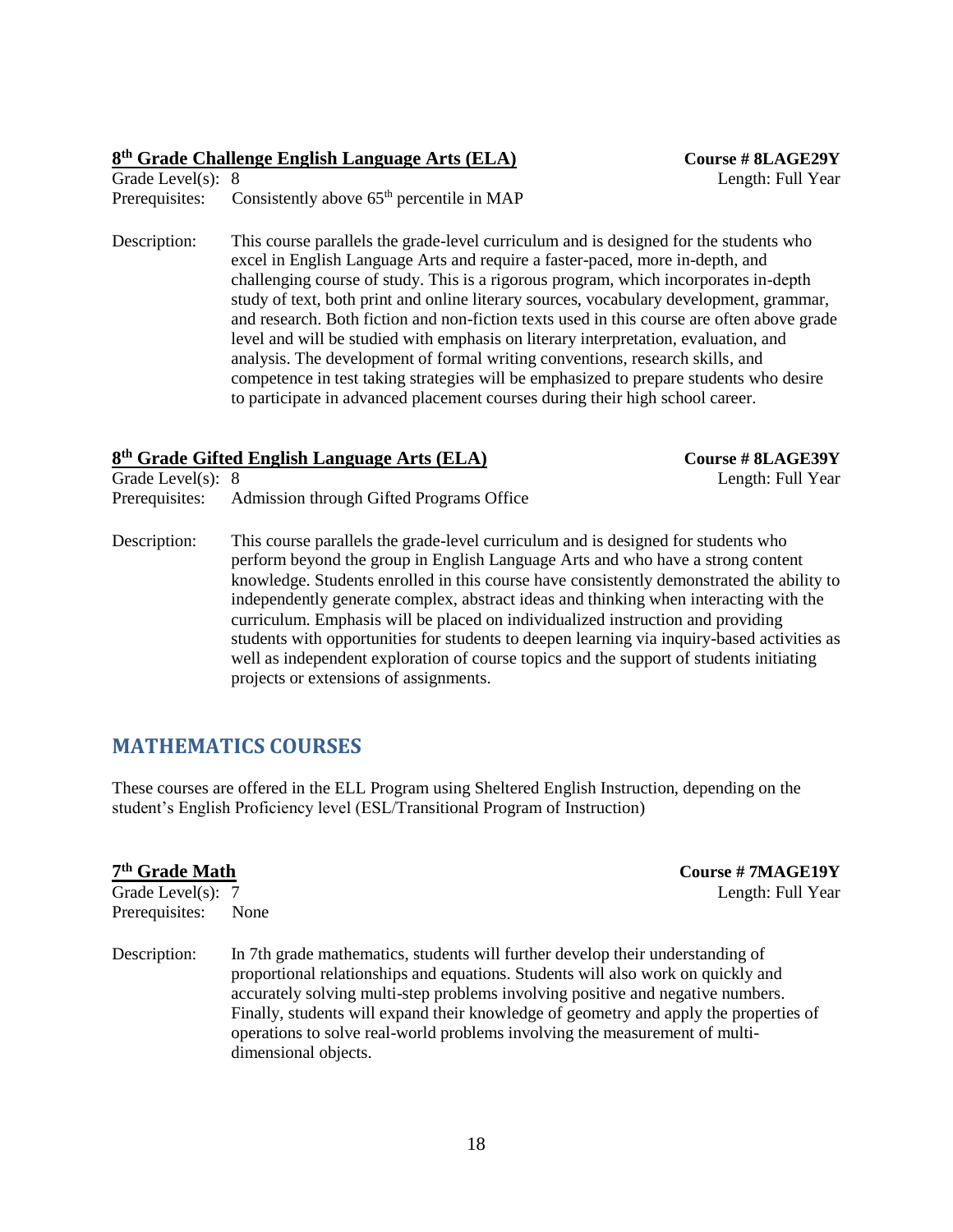#### **7 th Grade Accelerated Math Course # 7MAGE29Y**

Grade Level(s): 7 Length: Full Year Prerequisites: Consistently above  $65<sup>th</sup>$  percentile in MAP

Description: 7th Grade Accelerated Math combines 7th and 8th grade math content into one school year. Students will further develop their understanding of ratios and proportional relationships and will work on quickly and accurately solving multi-step problems involving positive and negative numbers. Students will apply algebraic reasoning with expressions and study linear equations with one and two variables. Finally, students will expand their knowledge of geometry by understanding congruence and similarity of geometric figures and solving real-world problems involving the measurement of multidimensional objects.

| 8 <sup>th</sup> Grade Math | <b>Course # 8MAGE19Y</b>                                                               |
|----------------------------|----------------------------------------------------------------------------------------|
| Grade Level(s): $8$        | Length: Full Year                                                                      |
| Prerequisites:             | Successful completion of 7 <sup>th</sup> Grade Math                                    |
| Description:               | In 8th grade math, students continue to apply algebraic reasoning with expressions and |

will study linear equations with one and two variables. Students will also expand their understanding of numbers beyond rational numbers to include numbers that are irrational. Finally, students will prepare for high school geometry by understanding congruence and similarity of geometric figures.

| <b>Algebra</b>         | Course # 7MAGE49Y $(7thGr)/$ 8MAGE2Y $(8th Gr)$                                                     |
|------------------------|-----------------------------------------------------------------------------------------------------|
| Grade Level(s): $7, 8$ | Length: Full Year                                                                                   |
|                        | Prerequisites: Successful completion of 7 <sup>th</sup> Grade Accelerated Math or MAP Score and IAR |

Description: Algebra is the equivalent of high school Algebra 1. The mathematics in this course sets the foundation for all high school mathematics and includes topics of equations and graphs, linear and exponential functions, quadratics and polynomials, modeling, and statistics. Students do not receive a high school math credit for completing this course. This course does not count as a high school math graduation credit.

**Honors Geometry Course # MA220HN1 and MA220HN2**

Grade Level(s): 8 Length: Full Year Prerequisites: Successful completion of Algebra

Description: This course is equivalent to high school Geometry. The students will be able to solve problem situations using geometric concepts. The overlying themes of this course will be proving geometric theorems, understanding congruence in terms of rigid motions; understanding similarity; defining trigonometric ratios; solving problems involving right triangles; and modeling with geometry in two and three dimensions. The goal is to provide experiences that encourage and enable students to value mathematics, gain confidence in their own mathematical ability, and further encourage the students to continue the study of mathematics. Students will receive high school math credit for completing this course.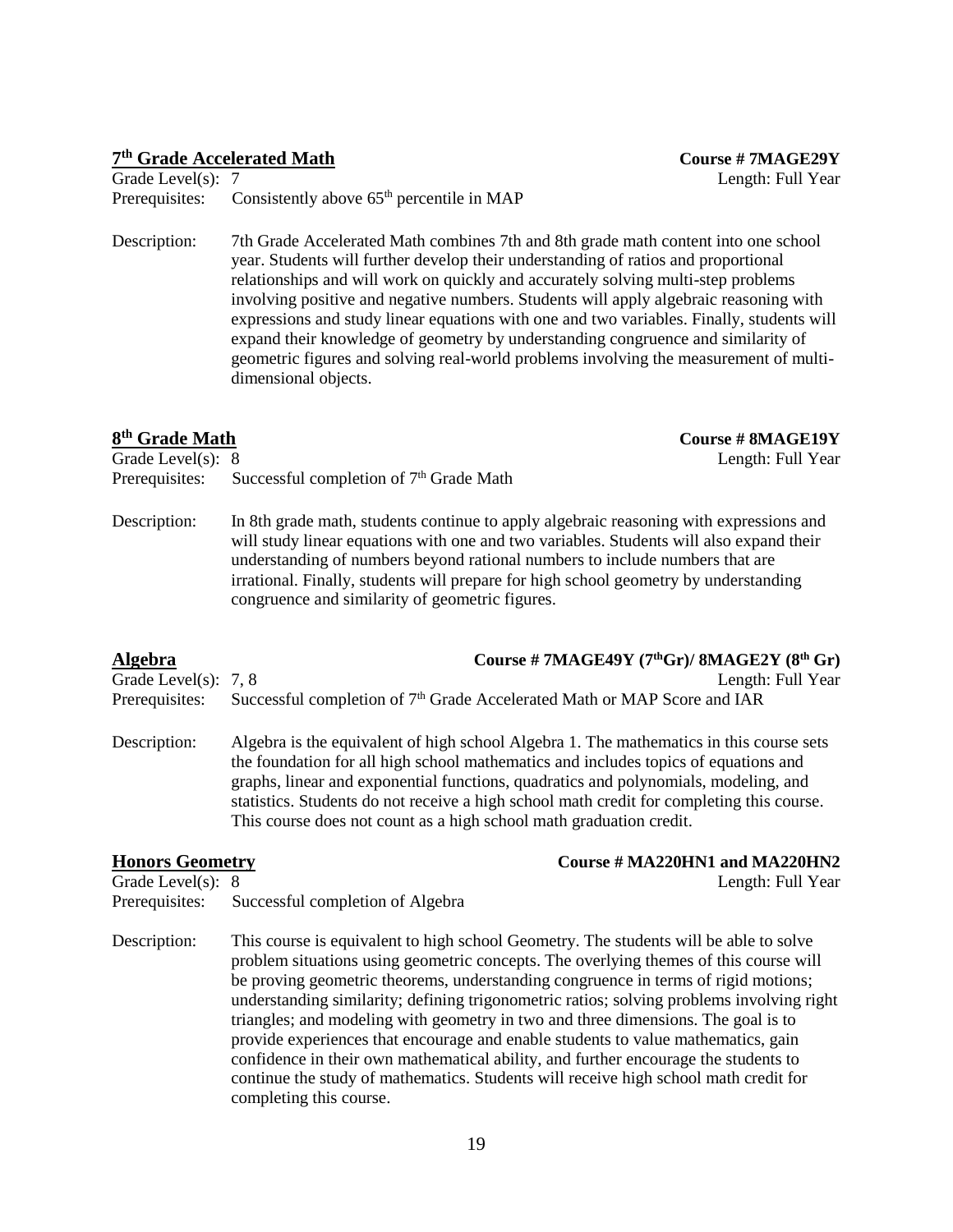#### **PHYSICAL and HEALTH EDUCATION COURSES**

Physical Education is a required course for all students for two semesters in 7<sup>th</sup> grade and one semester in 8<sup>th</sup> grade. Education for physical development provides students with the knowledge and skills necessary to achieve healthful living, develop and maintain physical fitness, and acquire and apply physical education skills and concepts throughout their lives. P.E instruction occurs daily.

#### **7 th Grade Physical Education Course # 7PEGE19Y**

**Grade Level:** 7 Length: Full Year

Prerequisite: None

Description: Physical Education is a full-year course for students in 7th grade. Students will work in three different areas: Moderate to Vigorous skills/Target Heart Rate, Fitness Concepts, and Movement Principles. Students will learn how to use a heart rate monitor to maintain their fitness level to be in their target heart zone. They will dig deep in their understanding of the FITT principle (Frequency, Intensity, Time, and Type), the components of fitness, and biomechanical principles. There will be time for team play in various sports as well as individual sport and fitness activity. We want to create environments that foster positive social skills, teamwork, sportsmanship, and leadership. The use of technology within the classroom will help provide innovative lessons to meet the needs of each individual.

#### **8 th Grade Physical Education Course # 8PEGE19S**

Length: Semester

| Grade Level:  | 8    |
|---------------|------|
| Prerequisite: | None |

Description: Physical Education is a one semester course in 8th grade. Students will independently use their learning to connect their knowledge of target heart rate, duration, and aerobic fitness to their own activity choices for lifelong health. Students will have an opportunity to analyze their overall level of fitness and make adjustments in order to ensure a healthy, active lifestyle. They will move safely, positively, and efficiently during physical activity. Students will continue to use technology to assist them in understanding their personal fitness to create goals to maintain their fitness levels. They will have an opportunity to work in groups with their peers for team play as well as individually. By analyzing their fitness scores, students will be able to create an individualized fitness plan for themselves for now and in their future.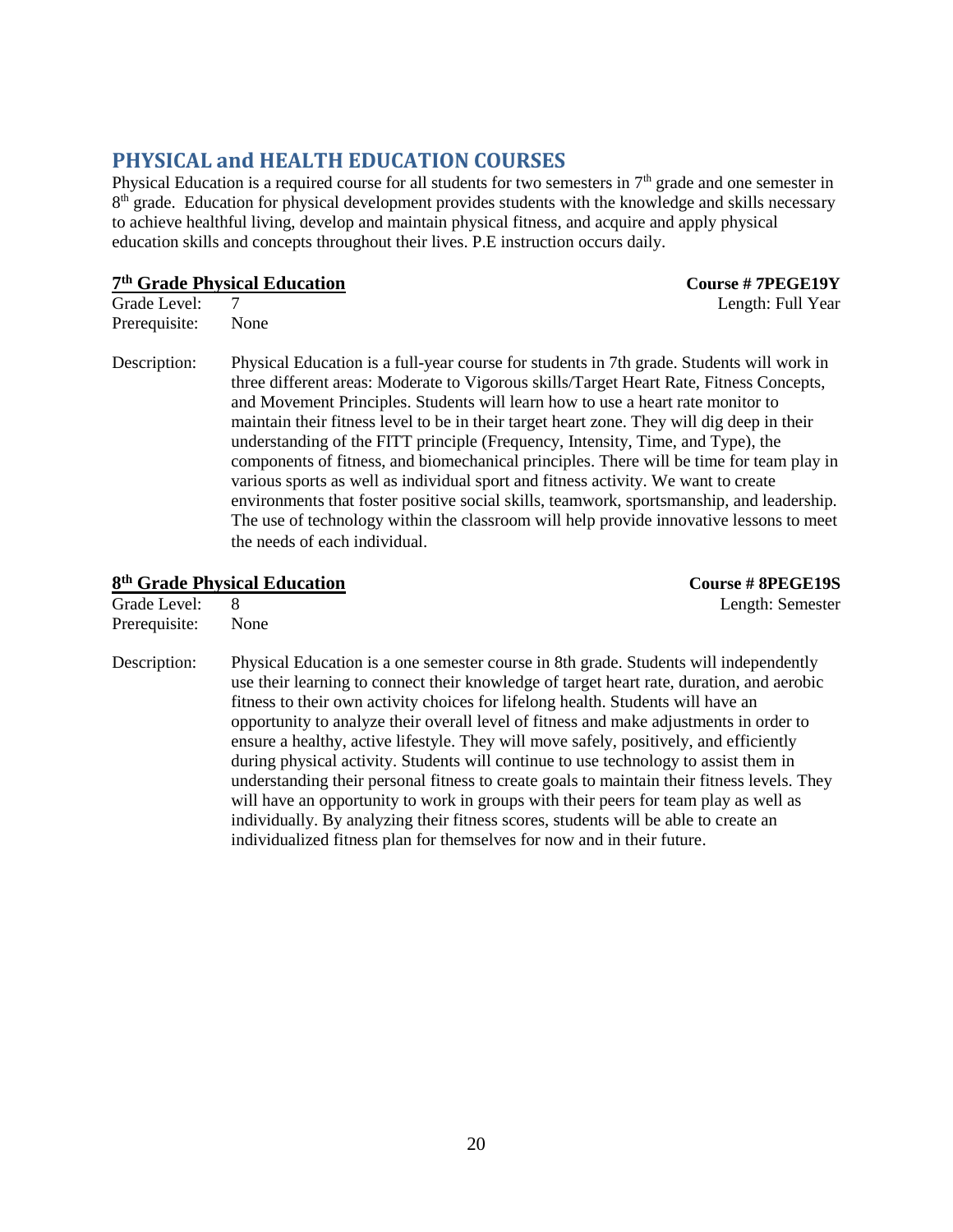#### 8<sup>th</sup> Grade Health

Prerequisite: None

Description: This class provides students with the knowledge and skills they need to maintain health and wellness throughout their lifetime. The intent of a comprehensive health education program is to motivate students to improve their health, prevent disease, and avoid or reduce health-related risk behaviors. All teaching and learning is focused on student achievement of learning standards. Health literate youth have the ability to maintain and enhance personal health and fitness, create safe environments, and manage personal and community resources. Health education provides real-life learning experiences with personal applications of scientifically research-based health knowledge and skills in relevant situations. Health education creates opportunities and experiences that engage and challenge young people to assess, explore, and question their health, while personalizing, adapting, and evaluating their learning.

#### **READING COURSES**

These courses are offered to students through a screening process involving MAP assessments and teacher recommendations. The Reading Strategies courses are designed to support students who are below grade level in reading with the goal of working toward and beyond grade-level.

| <b>Reading Strategies 1</b> | Course #7REGE59Y(7TH Gr)/ 8REGE59Y (8th Gr)                                                                                                                                                                                                                                                                                                                                                                                                                                                                                                                                                                                                                                                                                                                                             |
|-----------------------------|-----------------------------------------------------------------------------------------------------------------------------------------------------------------------------------------------------------------------------------------------------------------------------------------------------------------------------------------------------------------------------------------------------------------------------------------------------------------------------------------------------------------------------------------------------------------------------------------------------------------------------------------------------------------------------------------------------------------------------------------------------------------------------------------|
| Grade Level(s): $7, 8$      | Length: Full Year                                                                                                                                                                                                                                                                                                                                                                                                                                                                                                                                                                                                                                                                                                                                                                       |
| Prerequisites:              | MAP Test performance and/or teacher recommendation                                                                                                                                                                                                                                                                                                                                                                                                                                                                                                                                                                                                                                                                                                                                      |
| Description:                | This course is an academic intervention and emphasizes providing students with a<br>foundation of literacy skills. Course topics include: learning, understanding and<br>applying reading strategies to understand various genres, identify text structures, analyze<br>text, and acquire vocabulary in context. Students will be encouraged to develop reading<br>and writing stamina, define their own reading personality, and learn how to select books<br>that are right for them. Students enrolled in Reading Strategies I will be part of a<br>blended classroom using Read 180 / System 44 reading intervention materials.<br>Independent reading, targeted skills, practice software, and small and whole-group<br>instruction are used to reinforce learning in this course. |
| <b>Reading Strategies 2</b> | Course #7REGE69Y(7TH Gr)/ 8REGE69Y (8th Gr)                                                                                                                                                                                                                                                                                                                                                                                                                                                                                                                                                                                                                                                                                                                                             |
| Grade Level(s): $7, 8$      | Length: Full Year                                                                                                                                                                                                                                                                                                                                                                                                                                                                                                                                                                                                                                                                                                                                                                       |
| Prerequisites:              | MAP Test performance and/or teacher recommendation                                                                                                                                                                                                                                                                                                                                                                                                                                                                                                                                                                                                                                                                                                                                      |
| Description:                | This course is an academic intervention and emphasizes providing students with the<br>support to continue developing literacy skills. Course topics include: practicing active<br>reading and listening for an extended period of time; identifying "just right" books to<br>read independently; creating short and long-term goals to strengthen a student's literacy<br>skills; identifying a variety of text types and defining their purpose; and demonstrating a                                                                                                                                                                                                                                                                                                                   |

student's ability to use a variety of reading strategies.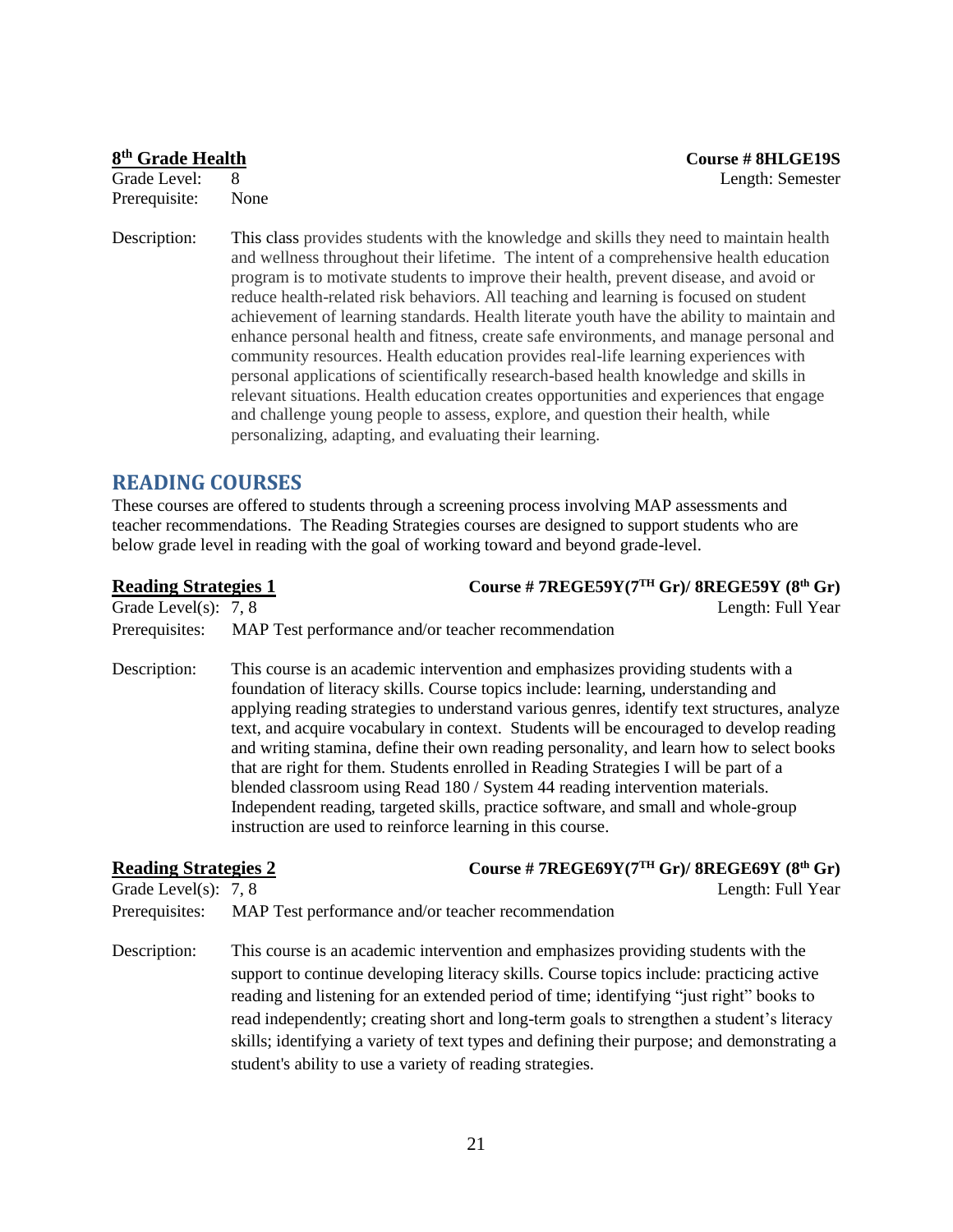#### **SCIENCE COURSES**

These courses are offered in the ELL Program using Sheltered English Instruction, depending on the student's English Proficiency level (ESL/Transitional Program of Instruction)

#### 7<sup>th</sup> Grade Science

 $\text{Course}$  # 7MAGE19Y

Grade Level(s): 7 Length: Full Year Prerequisites: None

Description: During 7th Grade Science students will explore physical and life science through multisensory activities based on science and engineering practices.

#### **7 th Grade Gifted Science Course # 7SCGE39Y**

Grade Level: 7 Length: Full Year

Pre-requisite: Admission through Gifted Programs Office

Description: Students are challenged in the area of science commensurate with their advanced ability. The science curriculum is differentiated by the teacher to provide depth and acceleration in response to student needs. Students encounter methods, thinking processes, and experiments aligned with the Illinois Learning Standards for Science.

#### 8<sup>th</sup> Grade Science

**th Grade Science Course # 8MAGE19Y** " ==<br>"^th: Full Year

| Grade Level(s): $8$ | Length: Full $Y_0$                                                                  |  |
|---------------------|-------------------------------------------------------------------------------------|--|
| Prerequisites:      | Successful completion of $7th$ grade Science                                        |  |
| Description:        | During 8th Grade Science students will explore life, physical and Earth and space   |  |
|                     | science through multisensory activities based on science and engineering practices. |  |

#### **8 th Grade Gifted Science Course # 8SCGE39Y**

Grade Level: 8 Length: Full Year Pre-requisite: Admission through Gifted Programs Office Description: Students are challenged in the area of science commensurate with their advanced ability. The science curriculum is differentiated by the teacher to provide depth and acceleration in response to student needs. Students encounter methods, thinking processes, and experiments aligned with the Illinois Learning Standards for Science.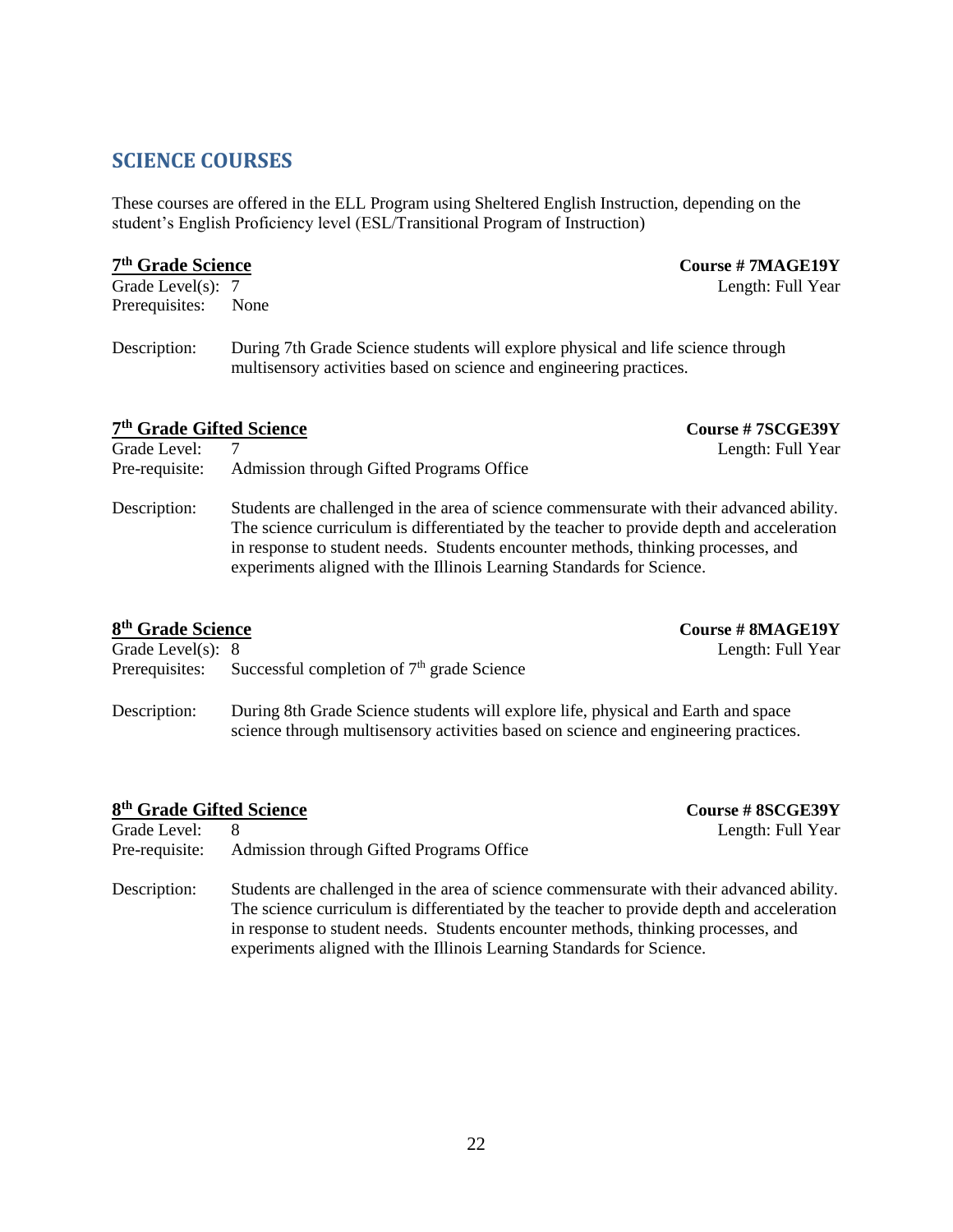#### **SOCIAL STUDIES COURSES**

These courses are offered in the ELL Program for the Dual Language students within the Humanities block, in conjunction with Spanish Language Arts to reflect the middle school language allocation.

#### **7 th Grade Social Studies Course # 7SSGE19Y**

**Grade Level:** 7 Length: Full Year Pre-requisite: None

Description: The 7th grade Social Studies course develops a foundational approach to the Social Studies for students as they approach their secondary education and the myriad of social science courses available in the high school. Seventh grade Social Studies students will use geographical skills and tools to better compare cultures from around the world and across different eras. Students will put these skills to use exploring geographies and cultures from Europe, Latin America, Sub-Saharan Africa, the Middle East, and Asia. The skills students develop in 7th grade Social Studies will directly prepare them for the study of U.S. History in 8th grade.

|                | 7th Grade Gifted Social Studies                                                                                                                                                                                                                                                                                                                                                                                                                                                     | Course #7SSGE39Y  |
|----------------|-------------------------------------------------------------------------------------------------------------------------------------------------------------------------------------------------------------------------------------------------------------------------------------------------------------------------------------------------------------------------------------------------------------------------------------------------------------------------------------|-------------------|
| Grade Level:   | 7                                                                                                                                                                                                                                                                                                                                                                                                                                                                                   | Length: Full Year |
| Pre-requisite: | Admission through Gifted Programs Office                                                                                                                                                                                                                                                                                                                                                                                                                                            |                   |
| Description:   | Students follow the 7 <sup>th</sup> Grade Social Studies curriculum at greater depth and acceleration<br>in response to the students' high ability. The mes are tied to the Illinois Learning<br>Standards. Students engage in explorations related to political systems, economic<br>systems, events, trends, individuals, and movements that affect society, geography, and<br>social systems with an emphasis on the United States. Some additional project work is<br>expected. |                   |

#### **8 th Grade U.S. History Course # 8SSGE19Y**

Prerequisites: None

Grade Level(s): 8 Length: Full Year

Description: History is the social science concerned with the study, recording, and examination of the past activities of human beings. United States History is a two‐semester course required for all 8th grade students. The course content concentrates on study of the main topics and events in United States History from the Pre-Colonial period to the Civil War. Students will build on the Social Studies skills they learned in 7th grade to enhance their ability to interpret historical documents and events. This course will prepare students for High School U.S. History, which covers the Civil War to the present.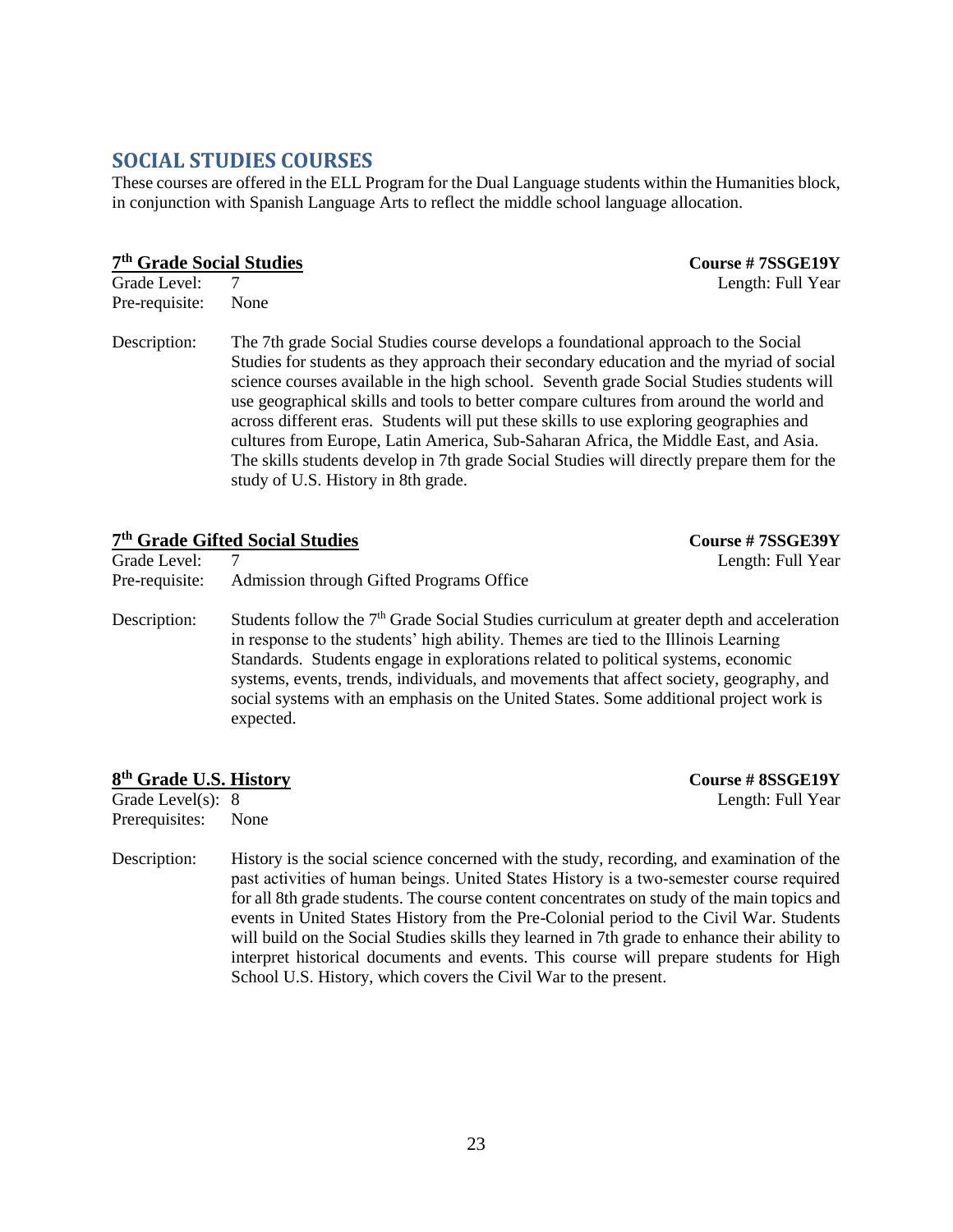#### **8 th Grade Gifted U.S. History Course # 8SSGE39Y**

| UTAUC LEVEI.   |                                          |
|----------------|------------------------------------------|
| Pre-requisite: | Admission through Gifted Programs Office |

Description: Students follow the 8<sup>th</sup> Grade US History curriculum at greater depth and acceleration in response to the students' high ability. Themes are tied to the Illinois Learning Standards. United States History is explored through the topics of "Expansion and Discovery," "Colonization," "The Road to Revolution and Revolution," "Political Structure and Development," "Western Expansion," "Pre-Civil War," and "Civil War." Some additional project work is expected.

### **SPANISH LANGUAGE ARTS/ARTES DEL LENGUAJE EN ESPAŇOL**

These courses are offered in the ELL Program for the Dual Language Students within the Humanities Block in conjugation with Spanish Social Studies or History; to reflect the middle school language allocation.

|                | Spanish Language Arts 7/ Artes del Lenguaje en Español 7 (ALE)                                                                                                                                                                                                                                           | <b>Course #7LADL29Y</b> |
|----------------|----------------------------------------------------------------------------------------------------------------------------------------------------------------------------------------------------------------------------------------------------------------------------------------------------------|-------------------------|
| Grade Level:   |                                                                                                                                                                                                                                                                                                          | Length: Full Year       |
| Prerequisites: | Dual Language Program students/new students qualifying for the Transitional Bilingual                                                                                                                                                                                                                    |                         |
|                | Education Program in Spanish                                                                                                                                                                                                                                                                             |                         |
| Description:   | Spanish Language Arts 7 / Artes del Lenguaje en Español 7 (SLA/ALE) focuses on<br>developing literacy skills through literature (fiction and non-fiction), composition,<br>grammar concepts, vocabulary study, communication, and research skills through the<br>theme: People, Places and Environments. |                         |

|                | Spanish Language Arts 8/ Artes del Lenguaje en Español 8 (ALE)                                                                                                                                                                                                                                        | <b>Course #8LADL29Y</b> |
|----------------|-------------------------------------------------------------------------------------------------------------------------------------------------------------------------------------------------------------------------------------------------------------------------------------------------------|-------------------------|
| Grade Level:   | 8                                                                                                                                                                                                                                                                                                     | Length: Full Year       |
| Prerequisites: | Dual Language Program students/new students qualifying for the Transitional Bilingual                                                                                                                                                                                                                 |                         |
|                | Education Program in Spanish                                                                                                                                                                                                                                                                          |                         |
| Description:   | Spanish Language Arts 8 / Artes del Lenguaje en Español 8 (SLA/ALE) focuses on<br>developing literacy skills through literature (fiction and non-fiction), composition,<br>grammar concepts, vocabulary study, communication, and research skills through the<br>theme: Time, Continuity, and Change. |                         |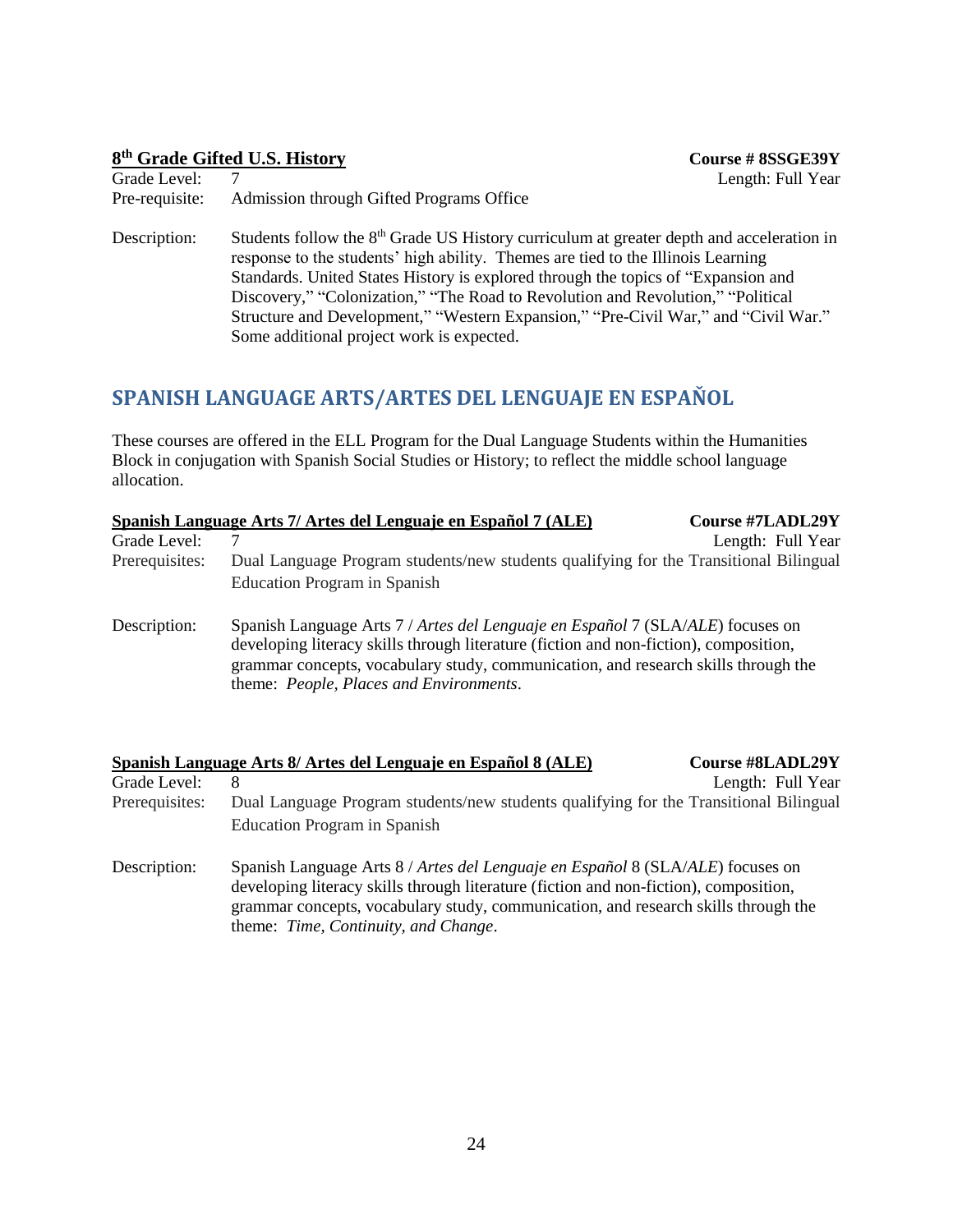#### **ELECTIVE COURSES**

Prerequisites: None

**Art 1 Course # 9ARGE69S** Grade Level(s): 7, 8 Length: Semester

Description: Art 1 is a semester elective course that provides students with a visual arts foundation. The course of study allows students to learn the language of the arts in terms of the elements of art (line, shape, color, texture, space, value, and form) and the principles of design (balance, contrast, emphasis, movement, pattern, rhythm, and unity). Students are encouraged to develop a unique and individual means of self-expression as they explore various media, processes, and techniques. Areas of concentration may include understanding the artistic process, color theory, pencil drawing, tempera painting, molding with clay, and monoprint-making.

### **Art 2 Course # 9ARGE79S** Grade Level(s): 7, 8 Length: Semester Prerequisites: Successful completion of Art 1 Description: Art 2 is a semester elective course that provides students with a deeper understanding of the concepts learned in Art 1. Students are encouraged to begin portfolio development as they explore various media, processes, and techniques. Areas of concentration may include two-point perspective, charcoal drawing, observational drawing and portraiture, watercolor painting, sculpture, and reduction printmaking. **Art 3 Course # 8ARGE69S** Grade Level(s): 8 Length: Semester Prerequisites: Successful completion of Art 2 Description: Art 3 is a semester elective course that provides students with a deeper understanding of the concepts learned in Art 1 and Art 2. Students are encouraged to continue building their portfolio as they explore various media, processes, and techniques. Areas

of concentration may include oil pastel and chalk drawing, acrylic painting, clay and

ceramics-making, and digital drawing and image manipulation.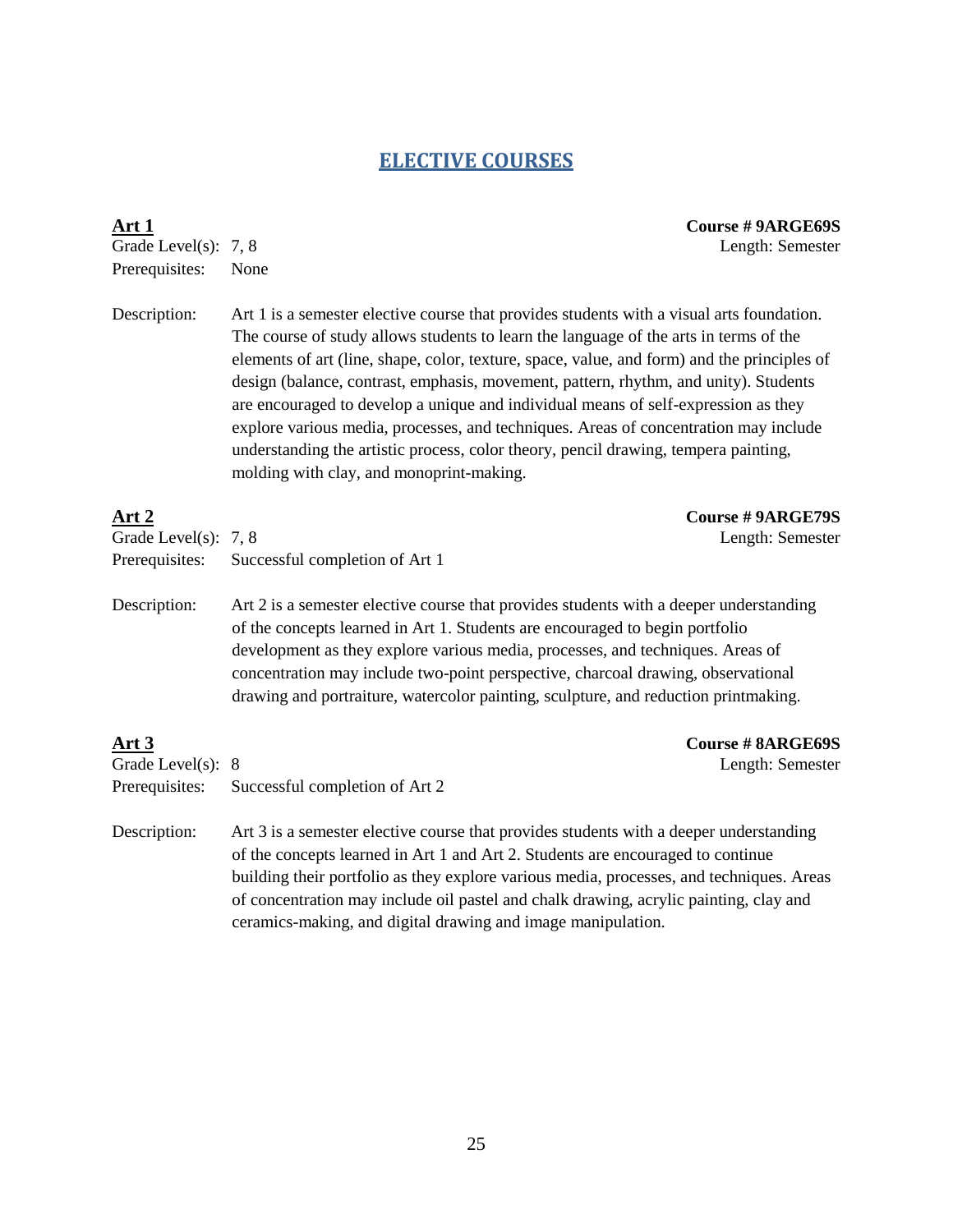| Art 4               |                                               |
|---------------------|-----------------------------------------------|
| Grade Level(s): $8$ |                                               |
|                     | Prerequisites: Successful completion of Art 3 |

**Art 4 Course # 8ARGE79S** Length: Semester

Description: Art 4 is a semester elective course that provides students with a deeper understanding of the concepts learned in Art 1, Art 2, and Art 3. Students will continue to develop their portfolio as they explore various media, processes, and techniques. Areas of concentration may include critique, self-choice, colored pencil drawing, implement and tool selection, glazing and painting 3-D artworks, using plaster, and introductory digital photography and image manipulation.

#### **AVID (Advancement Via Individual Determination)**

Advancement Via Individual Determination is an academic elective course that prepares students for college readiness and success. It is scheduled during the regular school day as a year-long course. Each week, students receive instruction using a rigorous college preparatory curriculum provided by the AVID Center, tutor‐facilitated study groups, motivational activities and academic success skills. In AVID, students participate in activities that incorporate strategies focused on writing, inquiry, collaboration, organization and reading to support their academic growth.

| AVID 7                | Course #7AVGE19Y (7 Gr)                                                                                                                                                                                                                                                                                                                                                                                                                                                                                                                                                                                                                                                                                                                                                                               |
|-----------------------|-------------------------------------------------------------------------------------------------------------------------------------------------------------------------------------------------------------------------------------------------------------------------------------------------------------------------------------------------------------------------------------------------------------------------------------------------------------------------------------------------------------------------------------------------------------------------------------------------------------------------------------------------------------------------------------------------------------------------------------------------------------------------------------------------------|
| Grade Level $(s)$ : 7 | Length: Full Year                                                                                                                                                                                                                                                                                                                                                                                                                                                                                                                                                                                                                                                                                                                                                                                     |
| Prerequisites:        | Application, Interview, Selection Criteria                                                                                                                                                                                                                                                                                                                                                                                                                                                                                                                                                                                                                                                                                                                                                            |
| Description:          | The $7th$ grade AVID elective course builds upon the components of the AVID<br>philosophy. Students will refine short- and long-term goals, and as a result, begin to<br>understand the value in taking charge of their actions. Students will start working on<br>personal and interpersonal skills, as well as formal and informal speech. Students will<br>complete self-evaluations and peer evaluations, related to reading, writing,<br>organization, and speaking. In broadening their writing practice, students will begin<br>considering audience, purpose and form in their writing. Students will take an active<br>role in their learning, understanding the roles of all members in assignments and<br>collaborative lessons. They will expand their knowledge bases of note-taking, in |
|                       | relation to studying and test preparation. Students will be exposed to different field                                                                                                                                                                                                                                                                                                                                                                                                                                                                                                                                                                                                                                                                                                                |
|                       | trips, guest speakers and research, to increase their knowledge of college and career<br>options.                                                                                                                                                                                                                                                                                                                                                                                                                                                                                                                                                                                                                                                                                                     |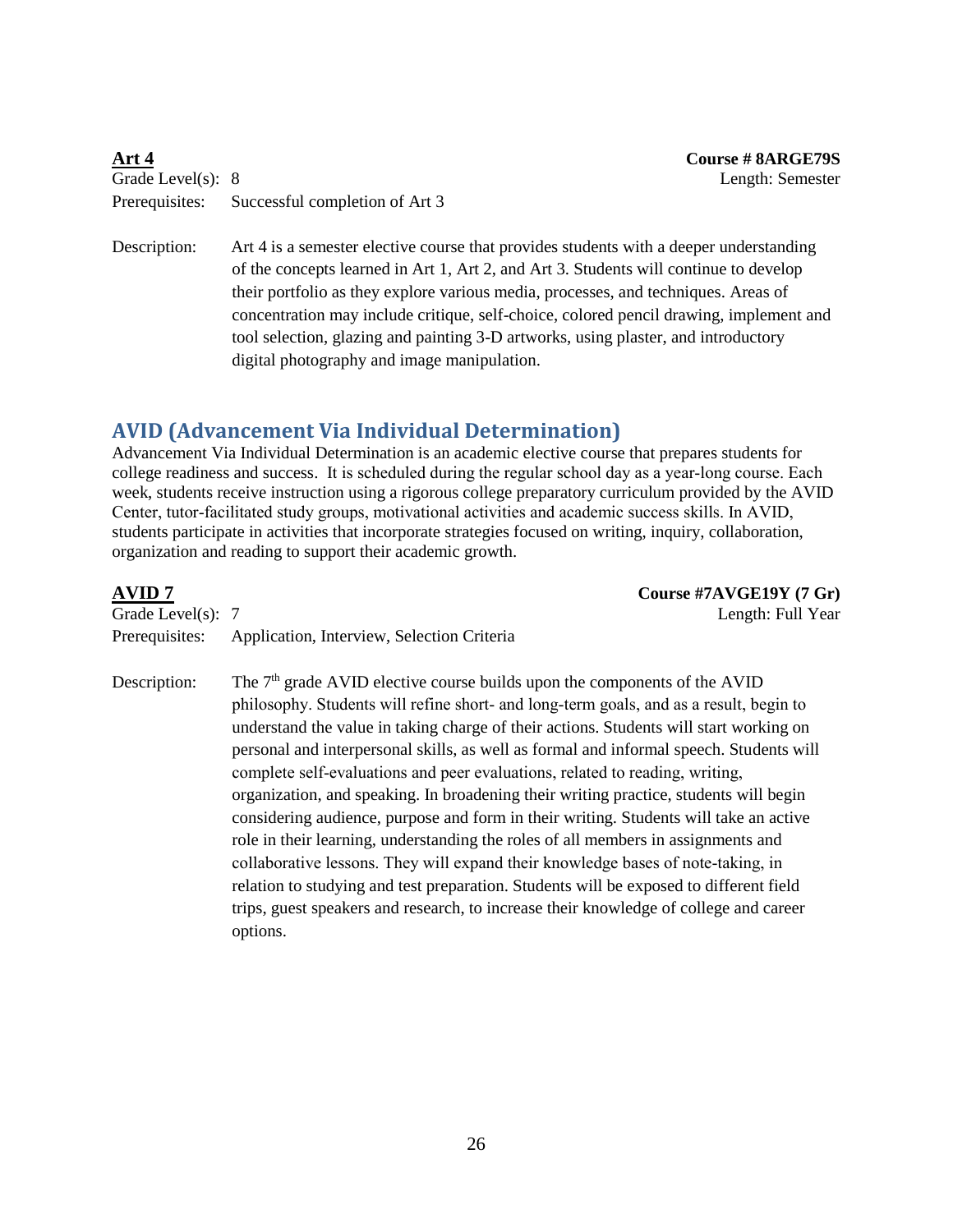| <b>AVID 8</b><br>Grade Level(s): 8 | <b>COURSE # 8AVGE19Y</b><br>Length: Full Year                                                                                                                                                                                                                                                                                                                                                                                                                                                                                                                                                                                                                                                                                                                                                                                                                                                                                                                                                                                                                                                                                    |
|------------------------------------|----------------------------------------------------------------------------------------------------------------------------------------------------------------------------------------------------------------------------------------------------------------------------------------------------------------------------------------------------------------------------------------------------------------------------------------------------------------------------------------------------------------------------------------------------------------------------------------------------------------------------------------------------------------------------------------------------------------------------------------------------------------------------------------------------------------------------------------------------------------------------------------------------------------------------------------------------------------------------------------------------------------------------------------------------------------------------------------------------------------------------------|
| Prerequisite:                      | Successful Completion of 7 <sup>th</sup> Grade AVID                                                                                                                                                                                                                                                                                                                                                                                                                                                                                                                                                                                                                                                                                                                                                                                                                                                                                                                                                                                                                                                                              |
| Description:                       | The $8th$ grade AVID elective course is the year of preparation for high school. The<br>students will regularly exhibit and use the skills and strategies learned in the $7th$ grade<br>AVID courses. Students will refine previous goals, focusing on their transition to high<br>school as part of a college preparatory path. Their writing will focus on completing all<br>steps of the writing process and varying style, word choice, vocabulary, structure and<br>voice. Major writing assignments include persuasive, expository, descriptive and timed<br>writing. Students will transition from active learners to leaders. Other areas of focus<br>include increasing the use of technology and building upon their test preparation and<br>test-taking knowledge. They will broaden their experiences by analyzing text and using<br>appropriate reading strategies in various settings. Students will become more involved in<br>the presentations of guest speakers and field trips. Students will also participate in<br>college preparatory testing and build connections with the high school they will attend. |
| <b>Band</b>                        | Course # 7MUBA19Y $(7th Gr)/$ 8MUBA19Y $(8th Gr)$                                                                                                                                                                                                                                                                                                                                                                                                                                                                                                                                                                                                                                                                                                                                                                                                                                                                                                                                                                                                                                                                                |
| Grade Level(s): $7, 8$             | Length: Full Year                                                                                                                                                                                                                                                                                                                                                                                                                                                                                                                                                                                                                                                                                                                                                                                                                                                                                                                                                                                                                                                                                                                |
| Prerequisites:                     | 1 year of Elementary Band -OR- instructor permission                                                                                                                                                                                                                                                                                                                                                                                                                                                                                                                                                                                                                                                                                                                                                                                                                                                                                                                                                                                                                                                                             |
| Description:                       | Middle School Band is an instrumental ensemble. Participating students will focus on<br>the development of individual and ensemble musicianship, fundamental technical<br>skills, and performance skills through the study and performance of challenging wind<br>band literature. Full participation in all concerts and festivals is required for all<br>students enrolled in the band.                                                                                                                                                                                                                                                                                                                                                                                                                                                                                                                                                                                                                                                                                                                                        |
| <b>Chorus</b>                      | Course # 7MUCH19Y (7 <sup>th</sup> Gr)/ 8MUCH19Y (8 <sup>th</sup> Gr)                                                                                                                                                                                                                                                                                                                                                                                                                                                                                                                                                                                                                                                                                                                                                                                                                                                                                                                                                                                                                                                            |
| Grade Level(s): $7, 8$             | Length: Full Year                                                                                                                                                                                                                                                                                                                                                                                                                                                                                                                                                                                                                                                                                                                                                                                                                                                                                                                                                                                                                                                                                                                |
| Prerequisites:                     | None                                                                                                                                                                                                                                                                                                                                                                                                                                                                                                                                                                                                                                                                                                                                                                                                                                                                                                                                                                                                                                                                                                                             |
| Description:                       | Chorus is a vocal ensemble and is often a middle school student's first choral ensemble<br>experience. Participating students will learn and perform various styles of two- and<br>three-part choral literature, develop fundamental musical skills, and develop proper<br>vocal technique. Full participation in all concerts and festivals is required for all<br>students enrolled in chorus.                                                                                                                                                                                                                                                                                                                                                                                                                                                                                                                                                                                                                                                                                                                                 |
| <b>Critical Reading</b>            | Course #7REGE49S $(7th Gr)/8REGE49S (8th Gr)$                                                                                                                                                                                                                                                                                                                                                                                                                                                                                                                                                                                                                                                                                                                                                                                                                                                                                                                                                                                                                                                                                    |
| Grade Level(s): 7, 8               | Length: Full Year                                                                                                                                                                                                                                                                                                                                                                                                                                                                                                                                                                                                                                                                                                                                                                                                                                                                                                                                                                                                                                                                                                                |
| Prerequisites:                     | Above 50 <sup>th</sup> percentile in Reading MAP                                                                                                                                                                                                                                                                                                                                                                                                                                                                                                                                                                                                                                                                                                                                                                                                                                                                                                                                                                                                                                                                                 |
| Description:                       | This course provides students demonstrating proficiency in reading the opportunity to<br>refine literacy skills and strategies necessary for college and career readiness. Students<br>will be provided with opportunities to practice reading and to respond to a variety of<br>fiction and non-fiction text to enhance comprehension and analytical skills. Refinement                                                                                                                                                                                                                                                                                                                                                                                                                                                                                                                                                                                                                                                                                                                                                         |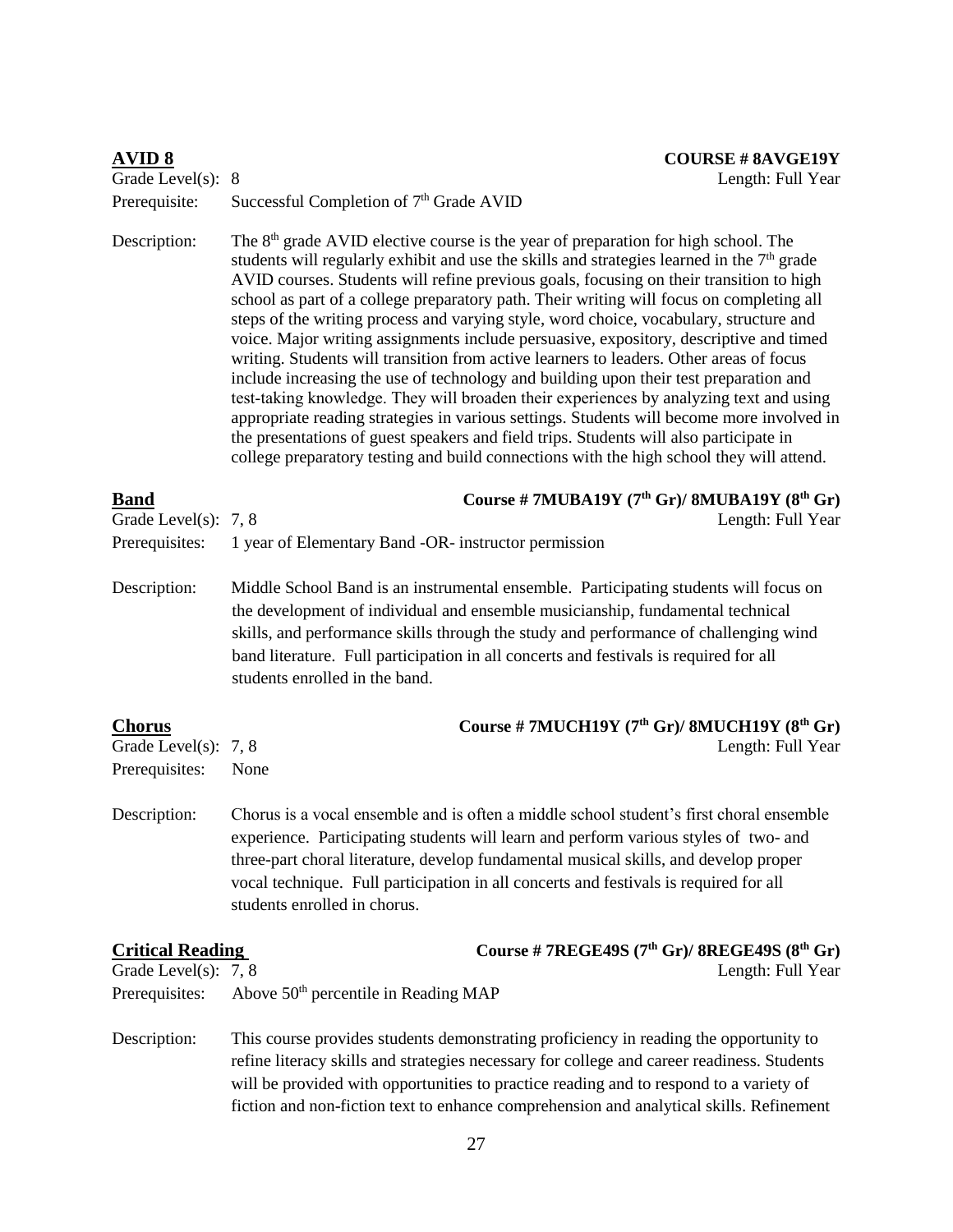of critical thinking, listening and academic discussion skills are a key aspect of this course. Vocabulary skills are also emphasized throughout the course and include Greek and Latin derivatives and understanding words in context. Students will regularly engage in setting personal individual reading goals; self‐selecting reading materials, experiencing diverse medias; engaging in author and genre studies; and collaborating in a variety of activities to discuss text such as: literature circles, reader's theater, and Socratic seminar formats.

| <b>Debate</b>          | Course #7LAGE79S (7th Gr)/ 8LAGE79S (8th Gr) |  |
|------------------------|----------------------------------------------|--|
| Grade Level(s): $7, 8$ | Length: Semester                             |  |
| Prerequisites: None    |                                              |  |

Description: This course is for the student who has the desire to acquire more advanced debate, personal, and group discussion skills. Students will learn how to plan, develop and organize structured and impromptu speeches emphasizing verbal and nonverbal delivery skills such as organization, projection, inflection, eye-contact, and hand gestures. A secondary emphasis of this course will stress critical listening skills, techniques to reduce public speaking anxiety, and the development of audience etiquette and fostering an appreciation of respecting diverse perspectives on a variety of topics. Activities include class discussions, speaking exercises, analysis of historically important speeches, practice with various debate formats and collaborative group work.

#### **Essential Technology – Introduction to Computers Course # 9BUGE69S**

Grade Level(s): 7, 8 Length: Semester Prerequisites: None

Description: In Introduction to Computers, all students will have the differentiated opportunities to explore introductory and advanced technology skills. Students will have unique engagements in coding, animations, 3-D printing, drone and Sphero programming with other emerging technologies. Students will transition from being the consumers of technology to the creators of technology. Students will use the power of computers to communicate with a global community to solve real-world problems. The course is designed to be fun, engaging, relevant, collaborative, and creative. Students will develop strategies using technology to compete in careers that don't yet exist. Students will apply their understanding through innovative projects, where they will learn to create 3D prints, websites, animations, music, graphic designs, videos, and video games.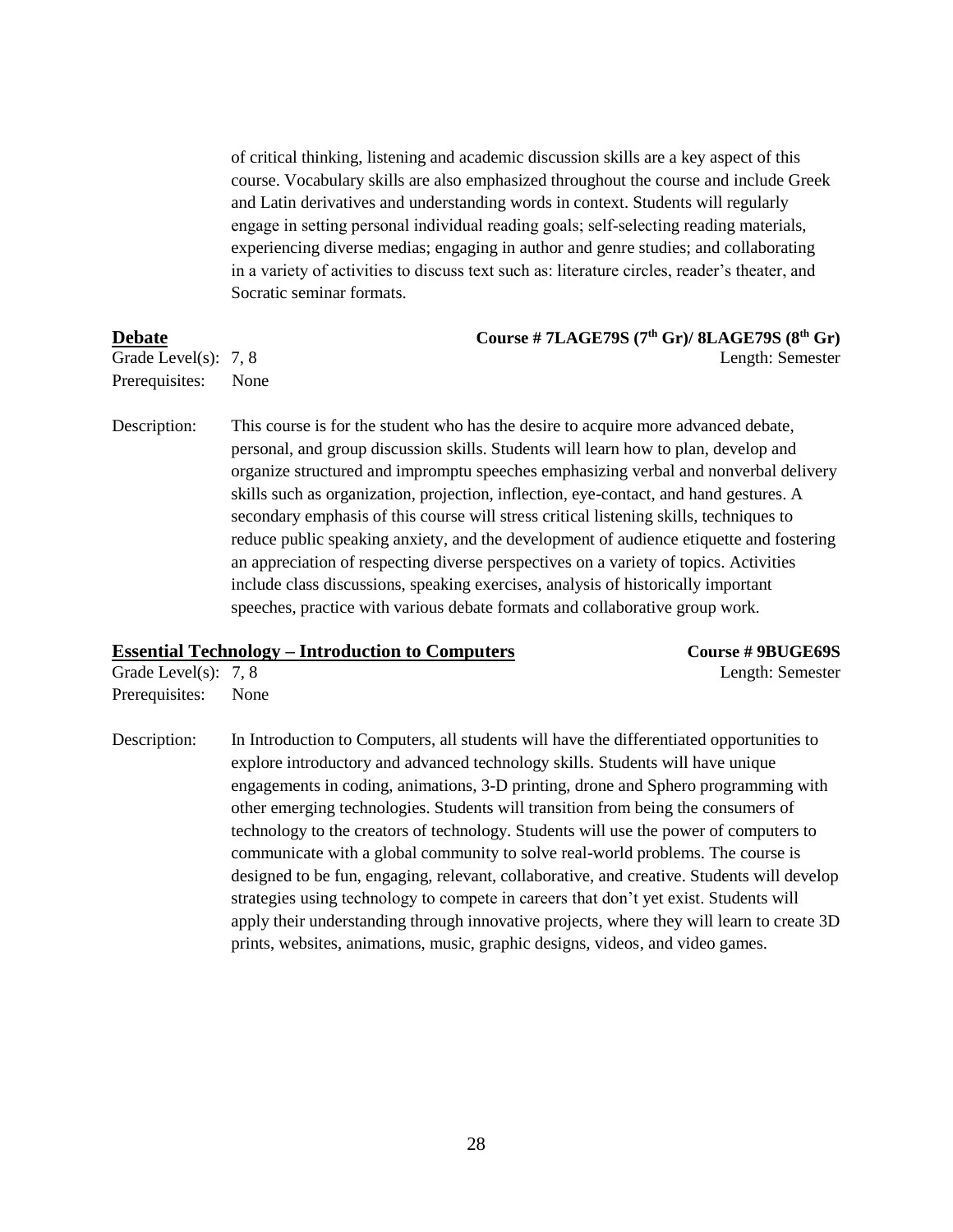#### **Essential Technology – Interactive Media Course # 9BUGE79S**

Prerequisites: None

Description: In Interactive Media, all students will have the differentiated opportunities to explore introductory and advanced technology skills including coding, robotic programming, podcasting, augmented and virtual reality, multimedia editing, 3-D printing, drone flight, graphic design and new emerging technologies, Interactive Media places an emphasis on global citizenship using cutting edge technology to solve real-world problems. This course is designed to be driven by student choice, engaging, relevant, collaborative, and creative. Students will expand their understanding of computing concepts using problem-solving skills and will apply their understanding through creative, choicedirected projects. Students will build skills needed for changing technologies to compete in careers that don't yet exist.

#### **Family & Consumer Science (FACS) – Culinary and Personal Success** C**ourse # 9FCGE69S** Grade Level(s): 7, 8 Length: Semester

Prerequisites: None

Description: Culinary and Personal Success provides opportunities for students to learn in a realworld, hands-on environment. Using essential employability competencies as a guide, students will develop and apply skills related to leadership, communication, collaboration, and financial literacy. Students will be introduced to culinary fundamentals including safety, personal nutrition, and food preparation in culinary labs. Students will relate their own family functions, structures, and traditions to the real world. Finally, students will investigate their personal interests and abilities to prepare for college and careers.

#### **Family & Consumer Science (FACS) – Culinary and Leadership Skills** C**ourse # 9FCGE79S** Grade Level(s): 7, 8 Length: Semester

Prerequisites: None

Description: Culinary and Leadership Skills offers opportunities for students to learn in a real-world, hands-on environment. Students will showcase employability skills including leadership, communication, and collaboration in professional scenarios. Students will master culinary skills including cooking methods, recipe creation, budgeting, and culinary entrepreneurship. Students will explore the foundations of early childhood education, including child development, safety, and care for infants and toddlers. Culinary and Leadership students will learn how to align high school choices to college and career goals. Students will explore their post-secondary options and search for colleges and careers that meet their independent goals for a successful future.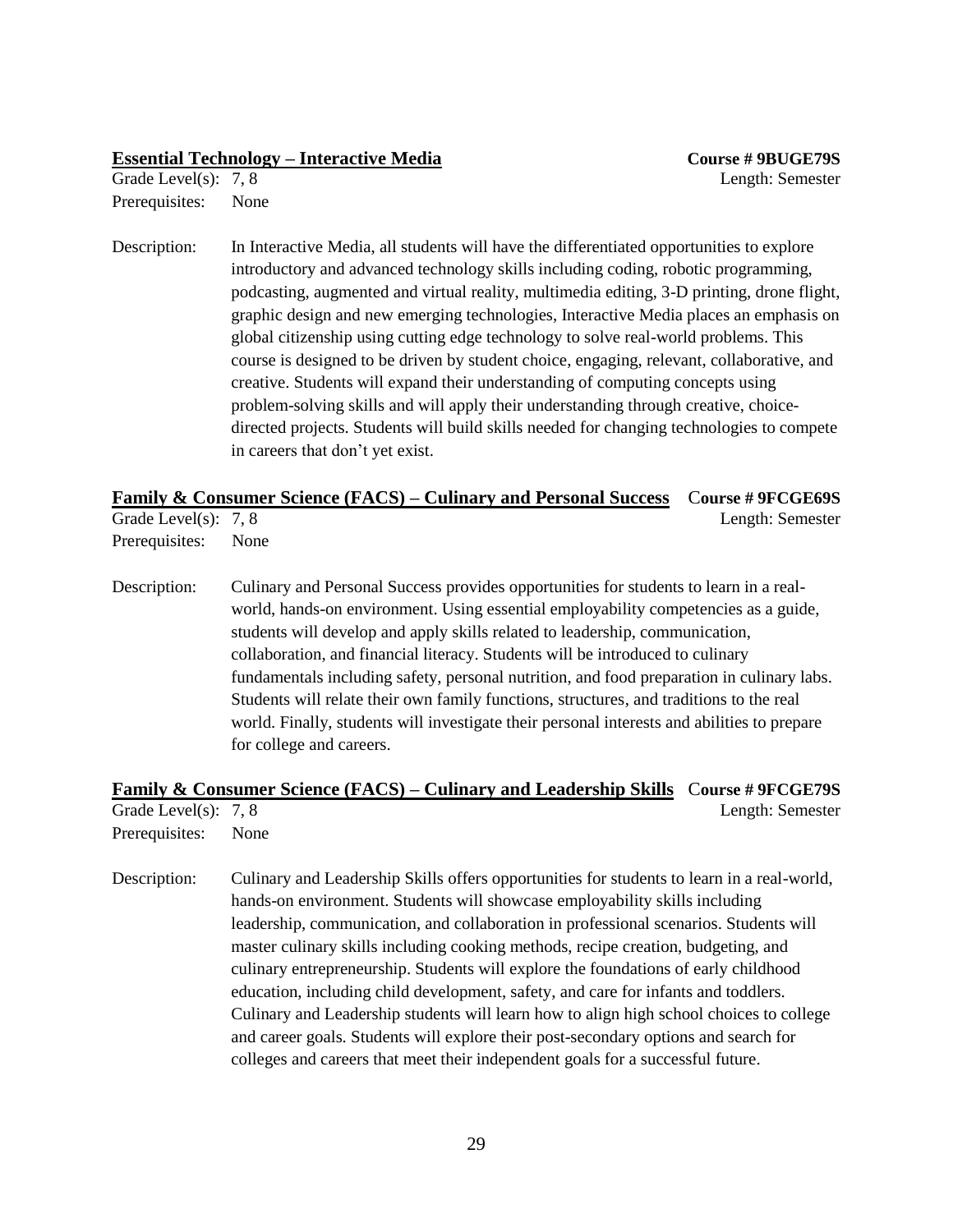| <b>Orchestra</b><br>Grade Level(s):                     | Course # 7MUOR19Y $(7th Gr)/$ 8MUOR19Y $(8th Gr)$<br>Length: Full Year<br>7,8                                                                                                                                                                                                                                                                                                                                                                                                                                                                                                                                                                                                                                                                                                                                                                                                            |  |  |
|---------------------------------------------------------|------------------------------------------------------------------------------------------------------------------------------------------------------------------------------------------------------------------------------------------------------------------------------------------------------------------------------------------------------------------------------------------------------------------------------------------------------------------------------------------------------------------------------------------------------------------------------------------------------------------------------------------------------------------------------------------------------------------------------------------------------------------------------------------------------------------------------------------------------------------------------------------|--|--|
| Prerequisites:                                          | 1 year of Elementary Orchestra -OR- instructor permission                                                                                                                                                                                                                                                                                                                                                                                                                                                                                                                                                                                                                                                                                                                                                                                                                                |  |  |
| Description:                                            | Middle School Orchestra is an instrumental string ensemble. Participating students will<br>focus on the development of individual and ensemble musicianship, fundamental<br>technical skills, and performance skills through the study and performance of<br>challenging string literature. Full participation in all concerts and festivals is required<br>for all students enrolled in the orchestra.                                                                                                                                                                                                                                                                                                                                                                                                                                                                                  |  |  |
| <b>Speech</b><br>Grade Level(s): 7, 8<br>Prerequisites: | Course # 7LAGE69S $(7th Gr)/8LAGE69S$ $(8th Gr)$<br>Length: Semester<br>None                                                                                                                                                                                                                                                                                                                                                                                                                                                                                                                                                                                                                                                                                                                                                                                                             |  |  |
| Description:                                            | This course is for the beginning public speaker who would like to strengthen their public<br>speaking skills. This course will offer a supportive setting to practice presentation<br>before a variety of audiences. In addition to public speaking, further performance<br>opportunities may be included in the area of public oral reading. This course prepares<br>students to learn the role communication plays in our daily lives. Students will explore<br>the five levels of communication: intrapersonal, interpersonal, small group, public, and<br>mass communication. Emphasis will also be placed on verbal and non-verbal<br>communication as well as organization techniques for delivering successful and<br>engaging presentations. Activities include discussion, peer critiques, formal and<br>informal speeches, group presentations, research, and standard debates |  |  |
| Grade Level $(s)$ : 7, 8<br>Prerequisites:              | <b>STEM</b> – Design and Engineering/ Project Lead The Way<br>Course # 9TEGE69S<br>Length: Semester<br>None                                                                                                                                                                                                                                                                                                                                                                                                                                                                                                                                                                                                                                                                                                                                                                              |  |  |
| Description:                                            | Students are exposed to a variety of topics that range from the design process to<br>engineering. Students will work together in small groups to complete the design and<br>modeling process of a product. This semester course challenges students to use critical<br>thinking skills to develop solutions and innovations to everyday problems and products.                                                                                                                                                                                                                                                                                                                                                                                                                                                                                                                           |  |  |
|                                                         | <b>STEM</b> – Automation and Robotics/ Project Lead The Way<br><b>Course # 9TEGE79S</b>                                                                                                                                                                                                                                                                                                                                                                                                                                                                                                                                                                                                                                                                                                                                                                                                  |  |  |
| Grade Level(s): 7, 8<br>Prerequisites:                  | Length: Semester<br>Completion of STEM- Design and Modeling Recommended, but not required                                                                                                                                                                                                                                                                                                                                                                                                                                                                                                                                                                                                                                                                                                                                                                                                |  |  |
| Description:                                            | Students are exposed to a variety of topics that range from engineering to automation<br>and robotics. Students will work together in small groups to complete the design and<br>modeling process of a product. This semester course challenges students to use critical<br>thinking skills to develop solutions and innovations to everyday problems and products.                                                                                                                                                                                                                                                                                                                                                                                                                                                                                                                      |  |  |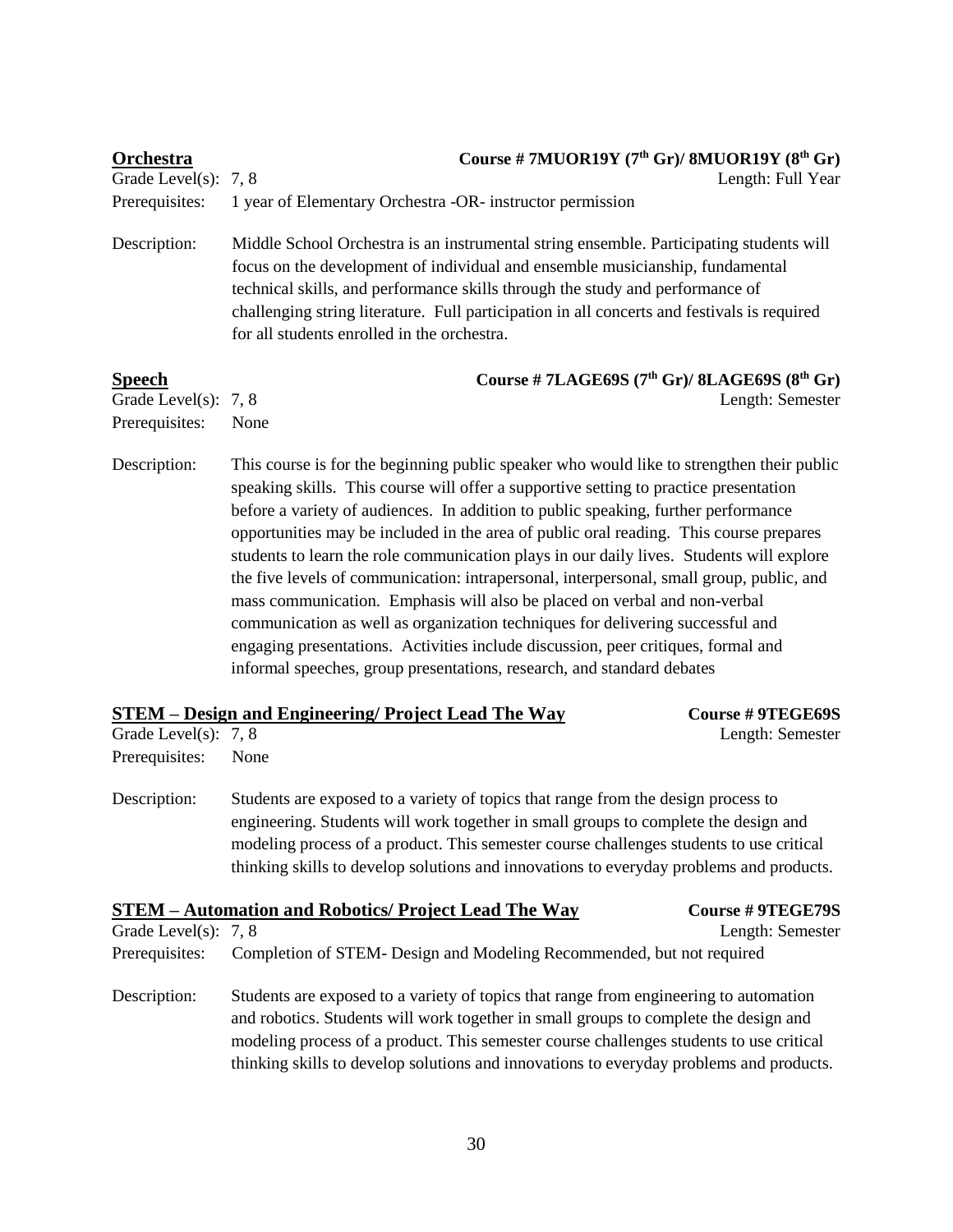Prerequisites: None

**World Languages**

Description: The course introduces students to Spanish grammar, syntax, and vocabulary and includes oral and written drills. Students are introduced to culture and customs of Spanish speaking countries.

Students who successfully complete both Spanish 1A and Spanish 1B in middle school are eligible to enter Spanish 2 in high school. Eighth graders may select Spanish 1A, but would be

able to continue their learning in Spanish by enrolling in Spanish 1 in high school.

#### **World Language - Spanish for Heritage Speakers 1A Course # 9WLSH19Y**

Grade Level(s): 7, 8 Length: Full Year

Prerequisites: None

Description: This course was established to meet the needs of the heritage Spanish speakers in the student population by giving them an alternative to the classes for non-heritage speakers offering a means for broadening and deepening their abilities in this subject. The class provides a more challenging program to the heritage speaker.

### **World Language - Spanish 1B Course # 8WLGE19Y** Grade Level(s): 8 Length: Full Year Prerequisites: Successful completion of Spanish 1A

Description: The course continues to introduce students to Spanish grammar, syntax, and vocabulary and includes oral and written drill. Students are introduced to culture and customs of Spanish-speaking countries.

|                     | World Language - Spanish for Heritage Speakers 1B | Course # 8WLSH19Y |
|---------------------|---------------------------------------------------|-------------------|
| Grade Level(s): $8$ |                                                   | Length: Full Year |
| Prerequisites:      | Successful completion of Heritage Spanish 1A      |                   |

Description: This course was established to meet the needs of the heritage Spanish speakers in the student population by giving them an alternative to the classes for non-heritage speakers while offering a means for broadening and deepening their abilities in this subject. The class provides a more challenging program to the heritage speaker.

**World Language - Spanish 1A Course # 9WLGE19Y**

Grade Level(s): 7, 8 Length: Full Year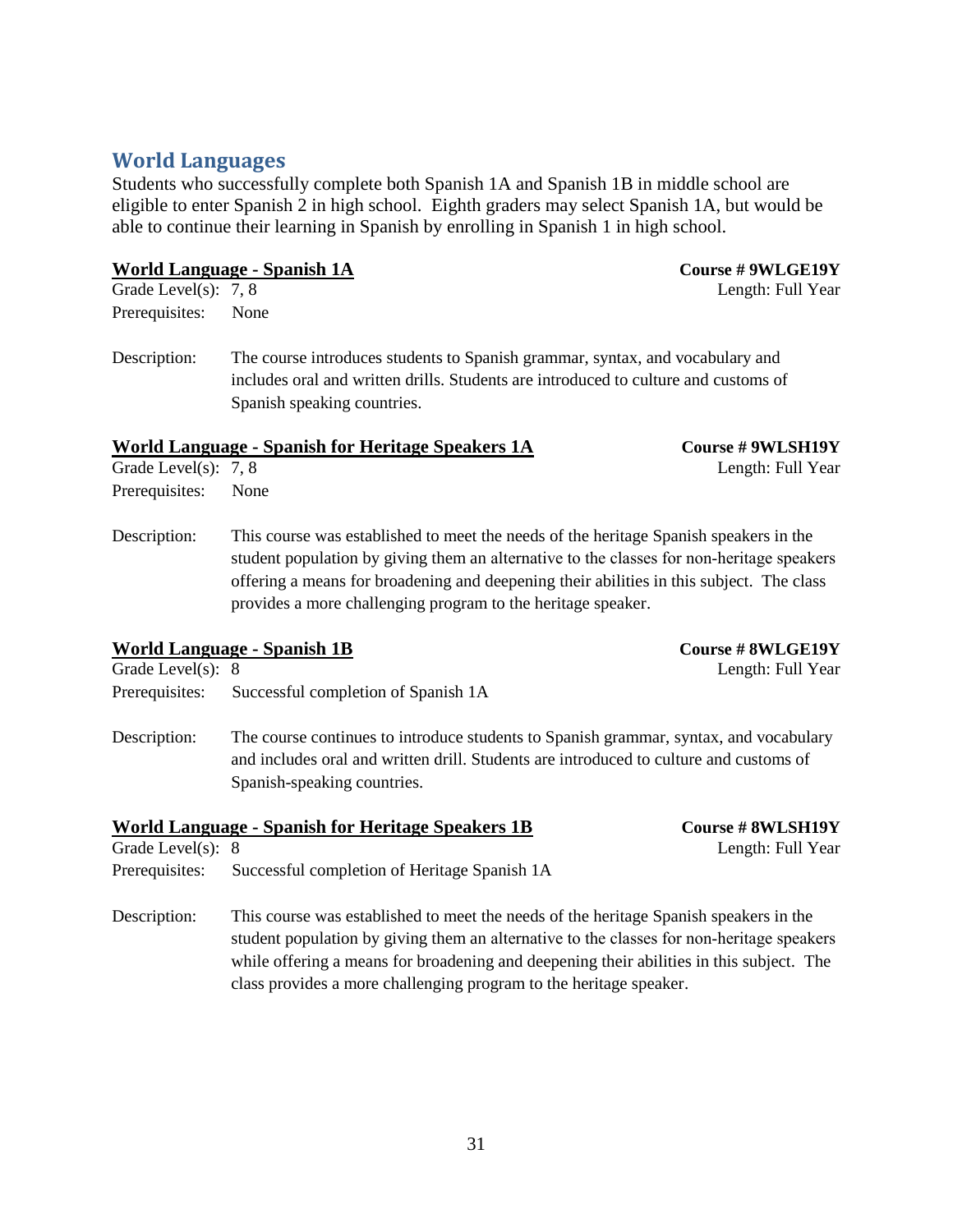### U46 - 7TH GRADE COURSE SELECTION SHEET - SAMPLE

| <b>Name:</b><br>HR:<br><u> 1989 - Johann John Stein, mars an deus Amerikaansk kommunister (</u> | Teacher:                  |                                  |
|-------------------------------------------------------------------------------------------------|---------------------------|----------------------------------|
|                                                                                                 | PLACEMENT RECOMMENDATIONS |                                  |
|                                                                                                 | AVID:                     | Social Studies: ________________ |

**Middle School Classes in an eight-period school day. Students will be scheduled into two semesters (one period) of each of the following: \*\* Note - Students selected for the Gifted or Dual Language Gifted program will have gifted classes in English, Science, and Social Studies. Special Education Students will have the same classes below with the specific placement determined by their IEP.**

- 1. English English Language Arts (ELA), English as a Second Language (ESL), or Challenge English
- 2. Math (placement is based on MAP & IAR scores)  $7<sup>th</sup>$  Gr Math, Accelerated  $7<sup>th</sup>$  Gr Math, or Algebra
- 3. Social Studies or Spanish Social Studies (DL students)
- 4. Science
- 5. Physical Education
- 6. Lunch
- 7. **Elective period** Some students may be assigned Reading Strategies 1 or Reading Strategies 2 during this period based on test performance and/or teacher recommendation (see "Reading Placement" above). DUAL LANGUAGE students will have Spanish Language Arts (ALE) during this period.
- **8. Elective period**

**ELECTIVES** – Please select **your top six choices** for electives by marking a 1,2,3,4,5, and 6 (1= first choice, 2=second choice, etc.) Note that some electives are full year classes and would fill one period for two semesters. Some electives are semester-long classes and would be paired with other semester-long classes. **Before choosing your Electives make sure you read the attached Course Descriptions.**

| <b>Elective Course</b>                                                                                                           | <b>Prerequisites</b>                |                                                  | Length of<br>class | Choice #                                                                                    |                         |
|----------------------------------------------------------------------------------------------------------------------------------|-------------------------------------|--------------------------------------------------|--------------------|---------------------------------------------------------------------------------------------|-------------------------|
| Example #1: Band                                                                                                                 | <b>Elementary school Experience</b> |                                                  |                    | <b>Full Year</b>                                                                            | $\overline{\mathbf{3}}$ |
| Example #2: FACS - Personal Success                                                                                              | <b>None</b>                         |                                                  |                    | <b>Semester</b>                                                                             | 5                       |
| AVID <sub>1</sub>                                                                                                                |                                     | Application, interview, selection process        |                    | Full Year                                                                                   |                         |
| Band                                                                                                                             |                                     | Elementary school experience or teacher approval |                    | Full Year                                                                                   |                         |
| Chorus                                                                                                                           | None                                |                                                  |                    | Full Year                                                                                   |                         |
| <b>Critical Reading</b>                                                                                                          | Above $50th$ percentile – MAP       |                                                  |                    | Full Year                                                                                   |                         |
| Orchestra                                                                                                                        |                                     | Elementary school experience or teacher approval |                    | Full Year                                                                                   |                         |
| Spanish 1A<br><b>Not for DL students</b>                                                                                         | None                                |                                                  |                    | Full Year                                                                                   |                         |
| Spanish Heritage 1 Not for DL students                                                                                           | Home exposure to Spanish            |                                                  | Full Year          |                                                                                             |                         |
| Art 1                                                                                                                            | None                                |                                                  | Semester           |                                                                                             |                         |
| Art 2                                                                                                                            | Successful completion of Art 1      |                                                  |                    | Semester                                                                                    |                         |
| Speech                                                                                                                           | None                                |                                                  |                    | Semester                                                                                    |                         |
| Debate                                                                                                                           |                                     | Successful completion of Speech class            |                    | Semester                                                                                    |                         |
| <b>Essential Tech – Intro to Computers</b>                                                                                       | None                                |                                                  |                    | Semester                                                                                    |                         |
| Essential Tech - Interactive Media                                                                                               | None                                |                                                  |                    | Semester                                                                                    |                         |
| FACS - Culinary & Personal Skills                                                                                                | None                                |                                                  | Semester           |                                                                                             |                         |
| FACS – Culinary & Leadership Skills                                                                                              | None                                |                                                  | Semester           |                                                                                             |                         |
| STEM - Design & Engineering/PLTW                                                                                                 | None                                |                                                  |                    | Semester                                                                                    |                         |
| STEM - Automation & Robotics/PLTW                                                                                                |                                     | None, PLTW - Design/Engineering recommended      |                    | Semester                                                                                    |                         |
| In the table above, "semesters" DOES NOT refer to when in the<br>school year the course is offered, but the length of the class. |                                     |                                                  |                    | List your choices in priority order 1=<br>most wanted, 2= 2 <sup>nd</sup> most wanted, etc. |                         |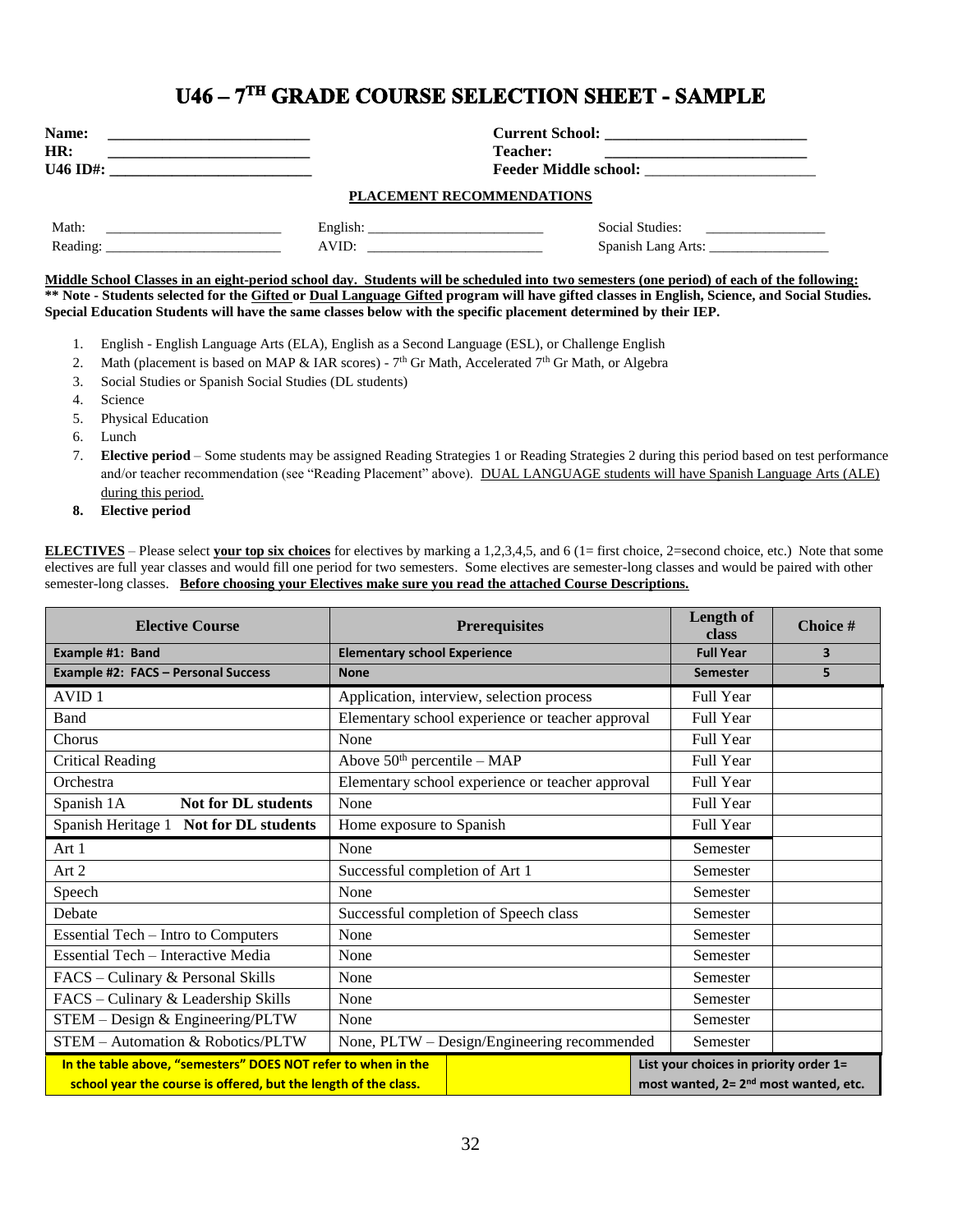### **U46 - 8TH GRADE COURSE SELECTION SHEET - SAMPLE**

| <b>Name:</b><br>HR:<br>U46 ID#: | the contract of the contract of the contract of the contract of the contract of                                                                                                                                                                                                                                                                                       | <b>Current School:</b><br><b>Teacher:</b><br><b>Feeder Middle school:</b> |  |  |
|---------------------------------|-----------------------------------------------------------------------------------------------------------------------------------------------------------------------------------------------------------------------------------------------------------------------------------------------------------------------------------------------------------------------|---------------------------------------------------------------------------|--|--|
|                                 |                                                                                                                                                                                                                                                                                                                                                                       | <b>PLACEMENT RECOMMENDATIONS</b>                                          |  |  |
| Math:                           | English: $\qquad \qquad$ $\qquad \qquad$ $\qquad \qquad$ $\qquad \qquad$ $\qquad \qquad$ $\qquad \qquad$ $\qquad \qquad$ $\qquad \qquad$ $\qquad \qquad$ $\qquad \qquad$ $\qquad$ $\qquad \qquad$ $\qquad \qquad$ $\qquad$ $\qquad$ $\qquad$ $\qquad$ $\qquad$ $\qquad$ $\qquad$ $\qquad$ $\qquad$ $\qquad$ $\qquad$ $\qquad$ $\qquad$ $\qquad$ $\qquad$ $\qquad$ $\$ | Social Studies:                                                           |  |  |
| Reading:                        | AVID:<br>the control of the control of the control of the control of                                                                                                                                                                                                                                                                                                  |                                                                           |  |  |

#### **Middle School Classes in an eight-period school day. Students will be scheduled into two semesters (one period) of each of the following: \*\* Note - Students selected for the Gifted or Dual Language Gifted program will have gifted classes in English, Science, and Social Studies. Special Education Students will have the same classes below with the specific placement determined by their IEP.**

- 1. English English Language Arts (ELA), English as a Second Language (ESL), or Challenge English
- 2. Math (placement is based on MAP & IAR scores)  $8<sup>th</sup>$  Gr Math, Algebra, Honors Geometry
- 3. History or Spanish History (DL students)
- 4. Science
- 5. Physical Education (1 semester)/ Health (1 semester)
- 6. Lunch
- 7. **Elective period** Some students may be assigned Reading Strategies 1 or Reading Strategies 2 during this period based on test performance and/or teacher recommendation (see "Reading Placement" above). DUAL LANGUAGE students will have Spanish Language Arts (ALE) during this period.
- 8. **Elective period**

**ELECTIVES** – Please select **your top six choices** for electives by marking a 1,2,3,4,5, and 6 (1= first choice, 2=second choice, etc.) Note that some electives are full year classes and would fill one period for two semesters. Some electives are semester-long classes and would be paired with other semester-long classes. **Before choosing your Electives make sure you read the attached Course Descriptions.**

| <b>Elective Course</b>                                                                                                                                                  | <b>Prerequisites</b>                                      | <b>Length of class</b> | Choice #                |
|-------------------------------------------------------------------------------------------------------------------------------------------------------------------------|-----------------------------------------------------------|------------------------|-------------------------|
| Example #1: Band                                                                                                                                                        | <b>Elementary school Experience</b>                       | <b>Full Year</b>       | $\overline{\mathbf{3}}$ |
| <b>Example #2: FACS - Personal Success</b>                                                                                                                              | <b>None</b>                                               | <b>Semester</b>        | 5                       |
| AVID <sub>8</sub>                                                                                                                                                       | Successful completion of AVID 7;                          |                        |                         |
|                                                                                                                                                                         | or application, interview, performance review             | <b>Full Year</b>       |                         |
| Band                                                                                                                                                                    | Elementary school experience or teacher approval          | Full Year              |                         |
| Chorus                                                                                                                                                                  | None                                                      | Full Year              |                         |
| <b>Critical Reading</b>                                                                                                                                                 | Above $50th$ percentile – MAP                             | Full Year              |                         |
| Orchestra                                                                                                                                                               | Elementary school experience or teacher approval          | Full Year              |                         |
| <b>Not for DL students</b><br>Spanish 1A                                                                                                                                | None; See special note in description                     | Full Year              |                         |
| Spanish 1B<br><b>Not for DL students</b>                                                                                                                                | Successful completion of Spanish 1A                       | Full Year              |                         |
| Spanish Heritage 1A Not for DL students                                                                                                                                 | Home exposure to Spanish; See special note in description | Full Year              |                         |
| Spanish Heritage 1B Not for DL students                                                                                                                                 | Successful completion of Heritage Spanish 1               | Full Year              |                         |
| Art 1                                                                                                                                                                   | None                                                      | Semester               |                         |
| Art 2                                                                                                                                                                   | Successful completion of Art 1                            | Semester               |                         |
| Art $3$                                                                                                                                                                 | Successful completion of Art 2                            | Semester               |                         |
| Art 4                                                                                                                                                                   | Successful completion of Art 3                            | Semester               |                         |
| Speech                                                                                                                                                                  | None                                                      | Semester               |                         |
| Debate                                                                                                                                                                  | None                                                      | Semester               |                         |
| <b>Essential Tech - Intro to Computers</b>                                                                                                                              | None                                                      | Semester               |                         |
| <b>Essential Tech - Interactive Media</b>                                                                                                                               | None                                                      | Semester               |                         |
| FACS - Culinary & Personal Skills                                                                                                                                       | None                                                      | Semester               |                         |
| FACS - Culinary & Leadership Skills                                                                                                                                     | None                                                      | Semester               |                         |
| STEM - Design & Engineering/PLTW                                                                                                                                        | None                                                      | Semester               |                         |
| STEM - Automation & Robotics/PLTW                                                                                                                                       | None, PLTW – Design/Engineering Recommended               | Semester               |                         |
| "Semester" DOES NOT refer to when the course is offered, but the class length.<br>List choices in priority order $1 = 1$ <sup>st</sup> Choice, $2 = 2^{nd}$ choice, etc |                                                           |                        |                         |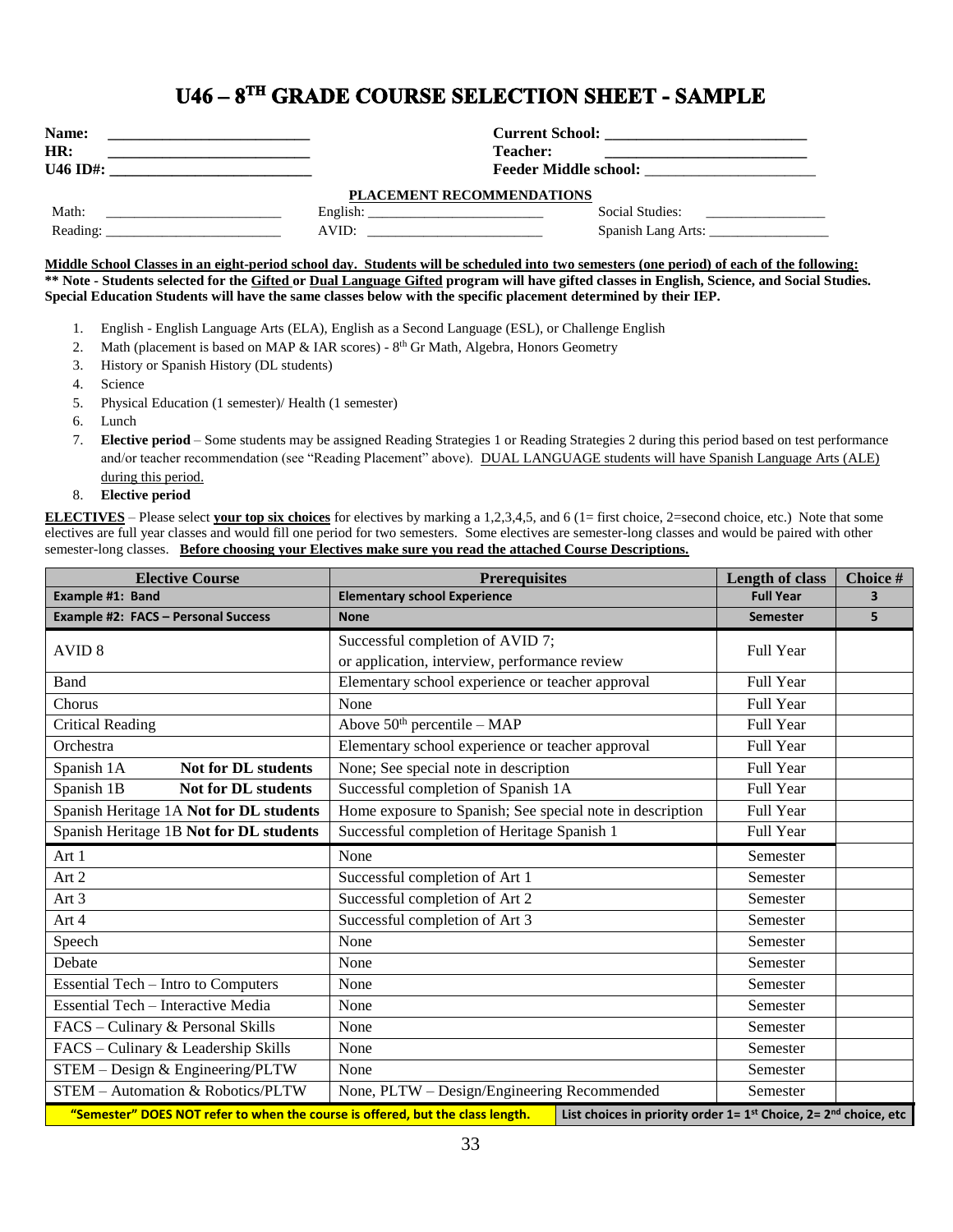#### **MIDDLE SCHOOL PHYSICAL EDUCATION EXEMPTIONS**

BOE Approved June 3, 2019

The following are the allowable middle school exemptions from physical education in School District U-46. Please complete the form, check the option you are requesting, and return completed to the Counseling Office by the due date listed next to the exemption you have chosen.

\_\_\_\_\_\_\_ \*Students in grades 7-12 may be exempted from physical education (PE) if they can provide documentation of ongoing participation in a nationally sanctioned athletic program that requires 15 or more hours of training on a weekly basis between Monday and Friday. In addition, students must provide their elite national ranking from the national governing body of the sport. Exemption requests and documentation must be submitted to the Assistant Superintendent of Secondary Education for review prior to the start of the semester. (Student is NOT exempt from health class. Students may not take another class in place of PE. The student will receive a PE credit and grade of a P on their transcript. If your activity does not have a national structure or you are unable to meet this requirement, please meet with your counselor to explore other options for late arrival or early dismissal that do not include a PE exemption. Deadline for submission is August 1<sup>st</sup> at the start of the school year for semester 1 and December  $1<sup>st</sup>$  prior to the start of semester 2).

\_\_\_\_\_\_\_ Students in grades 7-8 whose schedule does not allow for a career Pathway or foreign language elective may choose a PE exemption to be able to experience one of these elective courses. (A student with **TWO** of the following in their schedule has access to a PE exemption: Dual Language, Reading Strategies 1 or 2, and/or AVID. Student is not exempt from health class. Completed form is due during the registration process).

**Course replacing PE 1. \_\_\_\_\_\_\_\_\_\_\_\_\_\_\_\_\_\_\_\_\_\_\_\_\_\_\_\_\_\_ 2. \_\_\_\_\_\_\_\_\_\_\_\_\_\_\_\_\_\_\_\_\_\_\_\_\_\_\_\_** 

\_\_\_\_\_\_\_ Students in grades 7-12 who must use the time set aside for physical education to receive special education support and services, subject to the student's Individualized Education Plan. (Student who is unable to access at least one yearlong elective opportunity)

| *Assistant Superintendent Approval required for nationally sanctioned athletic program exemptions. |               |
|----------------------------------------------------------------------------------------------------|---------------|
|                                                                                                    | $\text{Date}$ |